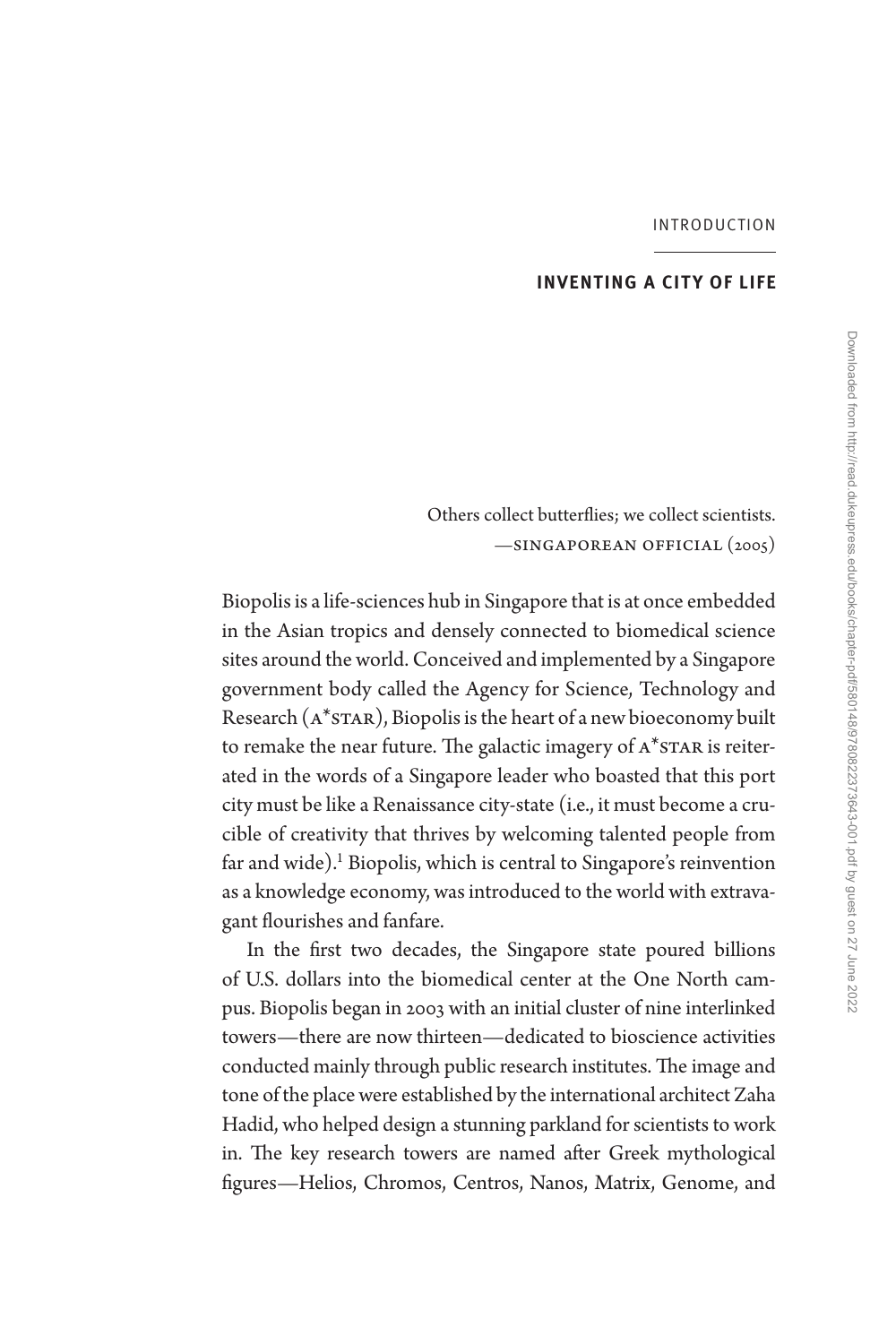

FIG I.1 A "sky bridge" hovers above a tropical garden at the Biopolis complex.

Proteus—signifying the high ambition and international symbolism of the projects.[2](#page--1-0) These public institutes, increasingly juxtaposed with corporate labs, are engaged in cutting-edge research in genomics, stem cells, oncology, neuroscience, nanotechnology, and biologics as well as tropical diseases. The towers are linked by sky bridges, an architectural rendition of connectivity, to reflect the resolutely international and interdisciplinary orientation of the initiative (see figure I.1). Visiting British scientists, impressed by seemingly unlimited funding, top-notched equipment, and spectacular facilities at a time when funding for science has become less certain elsewhere, have dubbed Biopolis a "science nirvana.["3](#page--1-0)

In the early years, the hothouse atmosphere was underlined by claims that Biopolis was no butterfly-collecting expedition, but instead a project to collect scientists. Alan Coleman—the Scottish scientist who famously cloned the sheep Dolly and now leads a program in stem cell research—was the chief representation of the kind of "world-class" expert that Biopolis aimed to "collect," who then acts as a principal investigator (pi) for diferent institutes and programs. The scientists oversee laboratories filled with hundreds of PhDs from China, India, and other parts of Asia who have been offered multiyear a\*star fellowships. Recruited by headhunting programs, these lab researchers are well paid compared to those at other research centers in Asia and, once in Singapore, they are encouraged to take up citizenship. Talented Singaporean students are sent for overseas training in science and engineering, but they are expected to return to work at Biopolis. While the goal for the future is to have the biomedical hub be mostly homegrown, the community of sci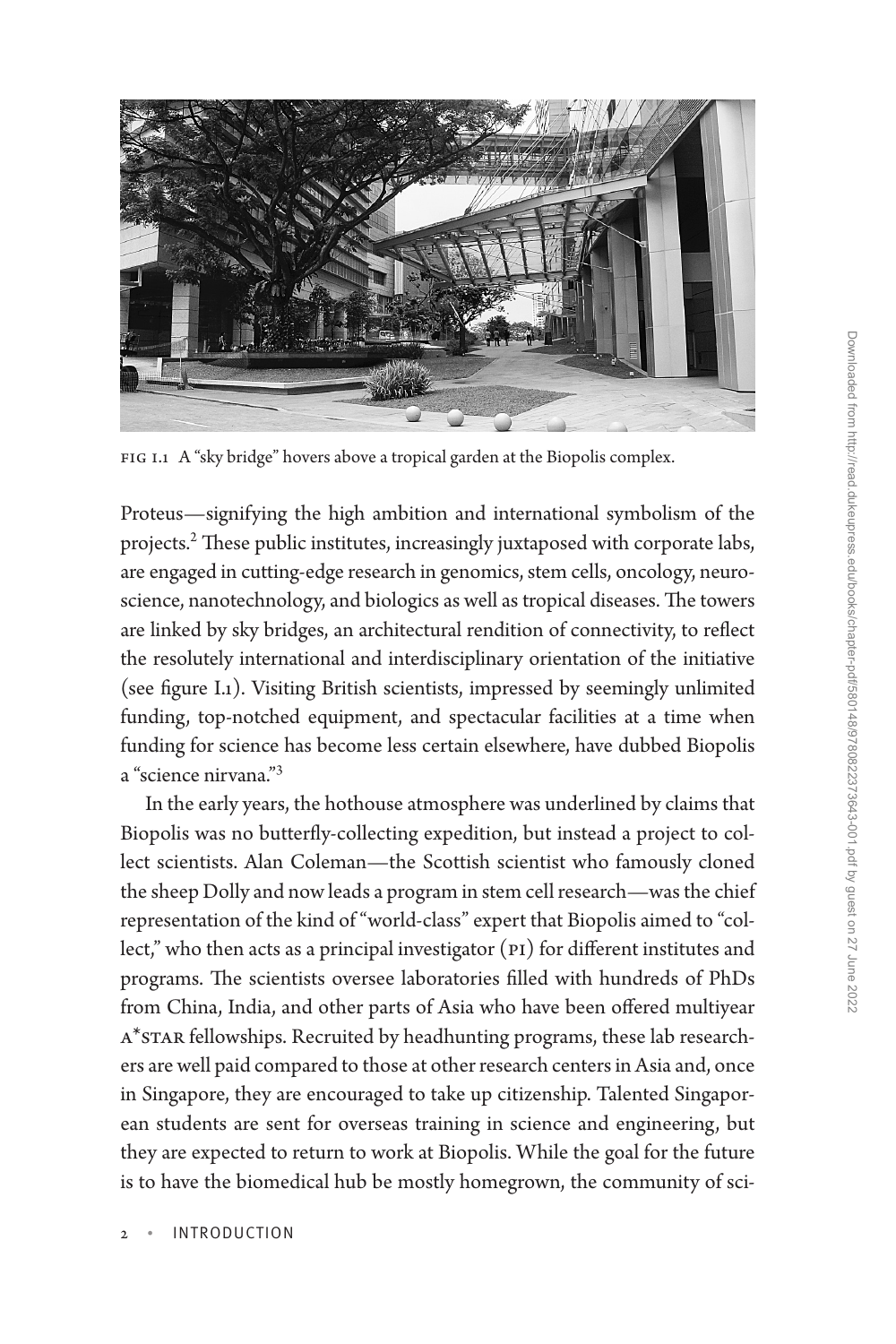entists is currently international, and their work is to advance cosmopolitan science in the Asian tropics.

Biopolis is dedicated to the bright promise of developing personalized medicine in Singapore. It is part of an ambitious quest to code variations in DNA, ethnicity, disease, and location among Asian populations for the discovery of novel genomic information. Like variations in a piece of music, scientists' refrains often invoke the difference of ethnic- or Asian-stratified medical data that brands Singapore as the prime milieu in which global pharmaceutical innovations can be made in Asia and for Asian populations.

While the ethnicization of genomic data for customized medicine in the tropics remains a heuristic, utilitarian way of discovering and investing in genomic citizenship or Asian genes, at the same time, the data becomes "Asian" as does the modality of research and of life science. That is, Biopolis operates not only as the center of a new research ecology but also as a key site in the staking of a new and self-consciously Asian way of doing science. This begs the question as to why the science becomes veritably Asian while still being international and cosmopolitan in its design and practice. At stake in this biomedical assemblage is the crystallization of conditions for the cosmopolitanization of a science that now refers to Asian bodies/histories/migrations/ diseases.

# **A City of Life**

A self-description of Singapore is that it is a tiny, resource-poor island nation that is compelled to constantly self-invent. Since its independence from British colonial rule in 1959, the city-state has struggled to survive. The 1960s were a fraught decade, characterized by an ill-fated union with Malaysia that ended in 1965. The island nation also had to cope with a "*konfrontasi*" (Malay-Indonesian) policy from its giant neighbor, Indonesia, which reviled independent Singapore as a running dog of Western imperialism. Under the extraordinary leadership of the first prime minister, Lee Kuan Yew, the next few decades saw the stunning rise of Singapore as an "Asian tiger" nation, leaping from being a manufacturing center to a global port and financial hub. By the turn of the century, Singa-pore's GDP per capita of over US\$55,000 exceeded that of the United States.<sup>[4](#page--1-0)</sup> Orville Schell, a scholar of modern Asia, notes wryly that Singapore's experiment with modernity made "autocracy respectable" by leavening it with meritocracy[.5](#page--1-0)

The modern history of a tiny, resource-poor island struggling in a hostile ocean has engendered an ethos of kiasu (Hokkien Chinese),<sup>6</sup> or "fear of losing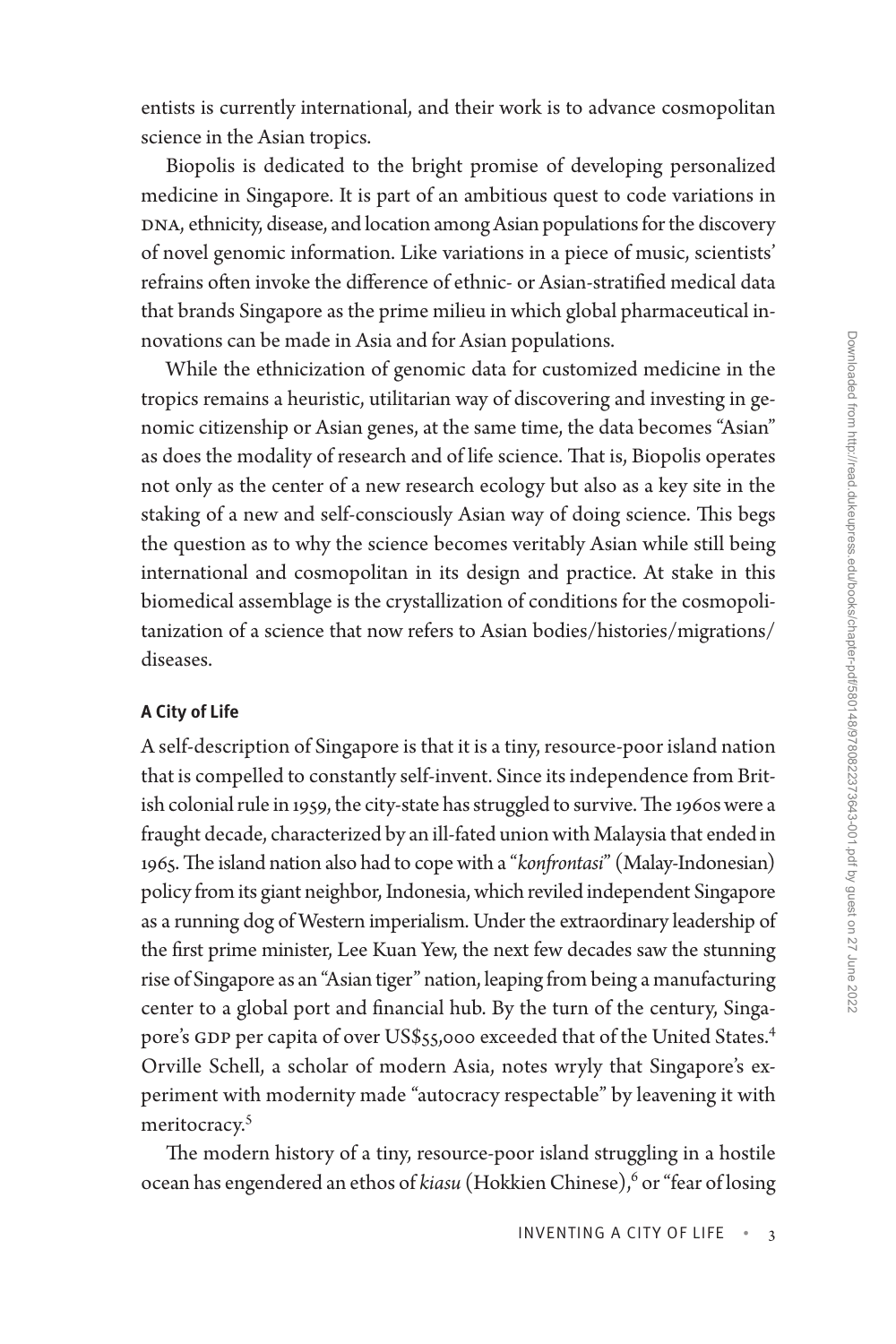out," that pervades public policy and everyday activities alike. The Singaporean version of meritocracy, which derived in part from the Confucian valorization of education and from the modernist focus on progress through expertise, has fueled a *kiasu* as an effect of fierce competitiveness in order to avoid "losing" in individual as well as government ventures. The nation's leading sociologist, Chua Beng Huat, argues that "fear" of failing to win haunts the success that has become the Singapore identity and brand[.7](#page--1-0) Not surprisingly, an undercurrent of anxiety suffuses state entrepreneurial projects such as Biopolis. Especially since the sars (severe acute respiratory syndrome) outbreak in much of Southeast Asia at the turn of the century, the affective effect of *kiasu* has taken on new urgency, driving new senses in the necessity of not only sound, state-led planning but also the need to be vigilant, if only to avoid anticipated disasters, including those of a biological nature. The turn to the life sciences has taken the form of Singapore being a beachhead for American cosmopolitan science, while the influx of U.S. science institutions seems to register an American anxiety about sustaining influence in the Asia-Pacific region as well.

In recent years, with an eye to the rise of China and India, the Singaporean state has shifted away from manufacturing to focus on high value-added industries. In economics, "value-added" refers to the increase in value of a product, exclusive of initial costs, at each step of its production. Knowledge and informational technologies, by enhancing manufacturing, marketing, processing, and services, are ways to add value to a product. With some of the highest student achievements in math scores in the world, Singapore has rebranded itself as an "intelligent island." The Economic Development Board began to quickly step up investment in research and development generally, especially in projects that promised to have a "high multiplying effect" in stimulating the growth of a knowledge economy.

The quest for new sources of value in the midst of anxiety over emergent viral and biological threats also prompted a refashioning of citizens as "brain workers" who are urged to reject lucrative jobs in finance for occupations that take care of "sick bodies."[8](#page--1-0) The shift, from treating the population as an ever-productive labor force to a pool of bodies that will be the source of diseases and of novel medicines, is dramatic. With its efficient system of public health financing, and the recent computation of multiracial medical data, the Biomedical Research Council (an arm of the A\*STAR galaxy) sought to reposition Singapore as a biomedical research hub and a health destination. In 2003, the sars epidemic unleashed fears of not being prepared to deal with health epidemics looming for tropical Singapore and, as a regional transport hub, its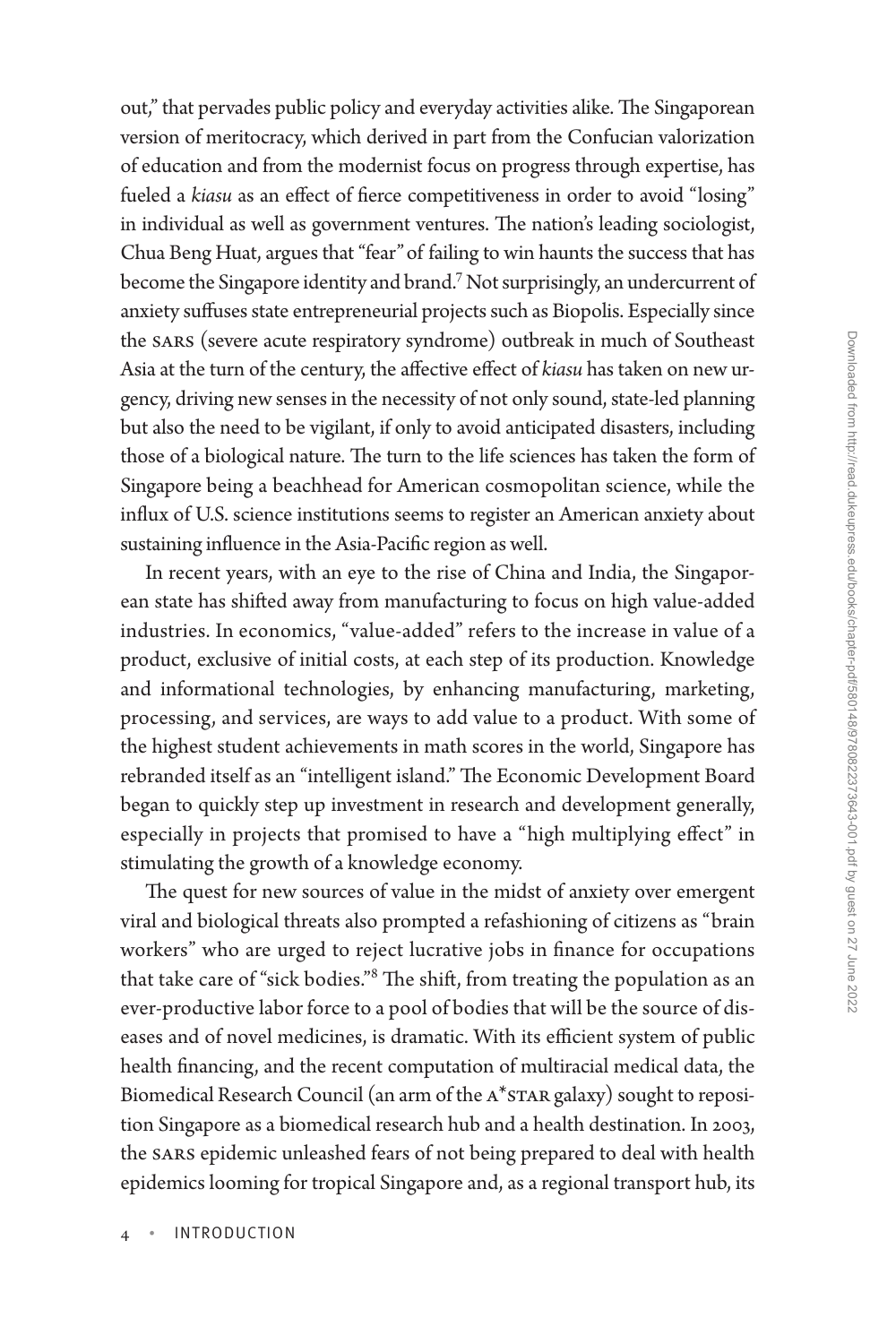far-flung environs. sars threatened to derail the economies of Asian nations and grew into a pandemic that menaced the rest of the world. Because sars was an "Asian" disease and lives lost were initially mainly in Asia, the perception of researchers and physicians as virtuous public servants is closely tied to regional and national identities. "sars," a leading Singaporean epidemiologist confided, "helped the government to convey the message that nothing can be taken for granted." In the aftermath of sars, a new vigilance about potential contagion threats shifted Biopolis from a center narrowly focused on shaping a bioeconomy to being on the frontlines in the fight against infectious diseases in the region.

This effort has been closely tied to new articulations of biomedical sciences, based in Singapore and, ultimately, science itself. While building a research platform for novel problematization of and intervention into "Asian" bodies, citizenship, and well-being, Biopolis has also staked its ambitions in cosmopolitan science. After all, from its beginnings, the initiative was advised by a group of well-respected experts from the United Kingdom and the United States. Among them was Dr. Sydney Brenner, a Nobel Laureate and pioneering molecular biologist who joined the Singapore National Science Council as a consultant on Biopolis.<sup>9</sup> As one of the pioneers of genomic science, Brenner made insightful and ethical interventions into our hubris regarding what we know with the knowledge we make in the life sciences. By having ethically minded star scientists on board, the Biopolis initiative aimed to demonstrate a dedication to science and a desire to learn and self-cultivate science as an enterprise, in the sense of to invent and create, beyond the crass materialism or bald global ambitions through which Asian sciences are often dismissed. Therefore, despite the media hoopla attending its early years, the Biopolis endeavor cannot be reduced to a purely entrepreneurial project with a still murky future. Some fitting questions posed by Biopolis may be how is scientific knowledge governed at a global scale, and what are the implications of a novel and distinctive "Asian" model of knowledge production for understandings of life?

This book illuminates a charged Sputnik moment in contemporary Asian bioscience<sup>[10](#page--1-0)</sup> when scientists at multiple sites are experimenting with different visions of the future. Anthropologists often view biomedical innovations as contributing to the exploitative dynamics of biocapitalism, $11$  or at least driving predatory practices of "bioprospecting,"<sup>[12](#page--1-0)</sup> trends that variously intensify inequalities between rich and poor countries. At the same time, we cannot ignore how shifts in the biomedical industry beyond blockbuster drugs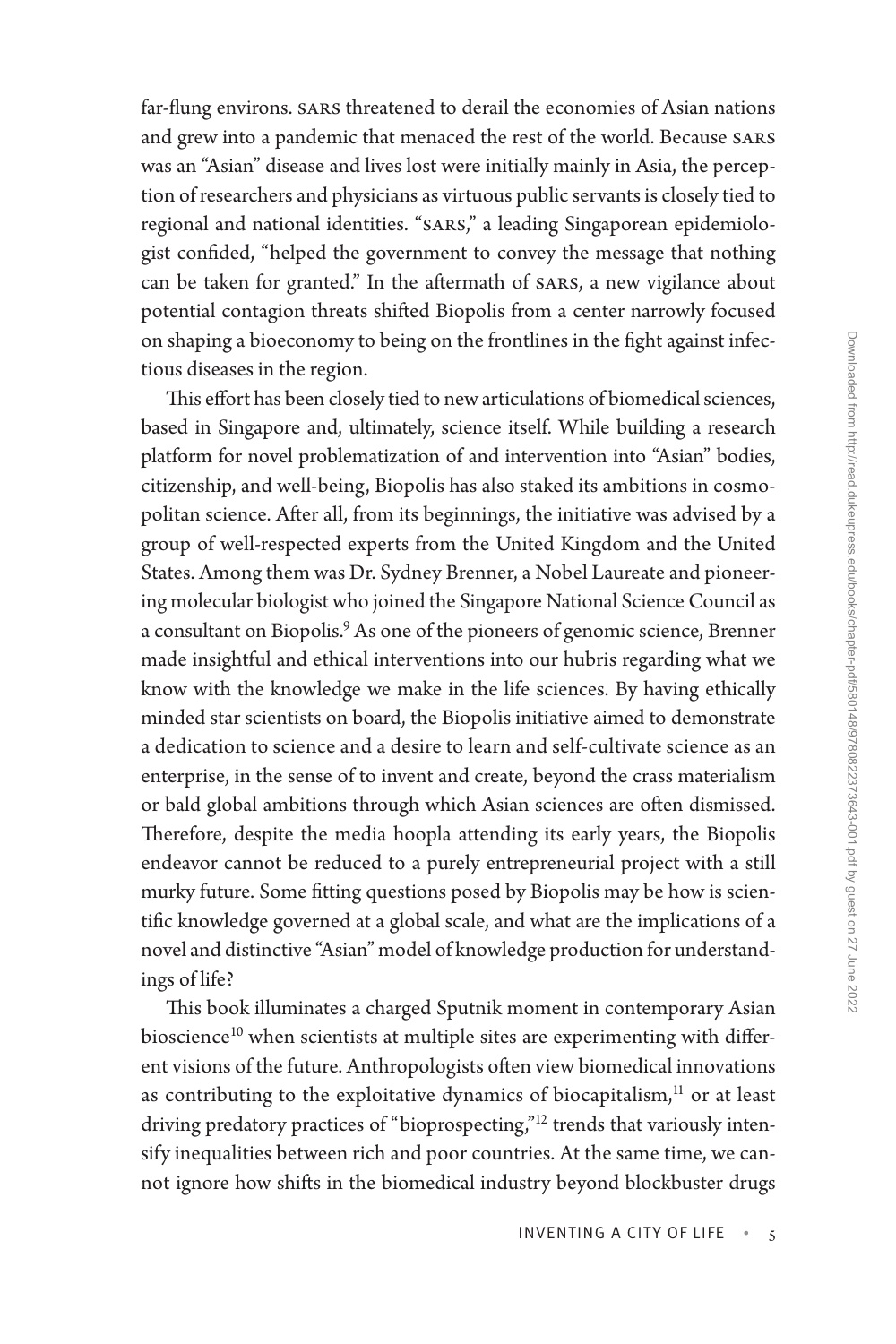have opened up new opportunities for emerging countries to gain some control over their biological resources and secure the well-being of their peoples. For instance, in 2008, when Indonesia famously and controversially refused to share H5N1 viral specimens with the World Health Organization, observers considered this refusal an economic ploy to seek payments. Yet the outcome of Indonesia's negotiation with drug corporations that used the diseased samples was to provide vaccines at lower costs to donor countries, thus benefiting their citizens[.13](#page--1-0) This is a critical example of how a big pharma–dominated notion of the "global good" is mediated by the interests of emerging nations.

The worldwide dissemination of biomedical tools and drugs has the capacity to generate a range of potential values, and only some can be construed as potentially "economic" in a strict sense. Indeed, this excess of value over the narrow constraints of classical economics is a key observation of the discipline of anthropology in general. Things being traded cannot be reduced to sheer commodities, but continue to bear the aura of social relationships and are thus animated by complex meanings and obligations.<sup>14</sup> Even in the era of big pharma, we may still hesitate to make a value judgment in advance and instead explore what clusters of values are in formation with the circulation of drugs and biotechnologies, what valuations are at stake, and how small countries can negotiate and constrain the power of global corporations. This more situated approach allows the anthropologist to evaluate the worth of what post-genomics science can enact, what vital investments it can make, and what hopes and dangers it can instigate for the collective good in emerging regions of the world.

It is also clear from earlier sales pitches that Biopolis positions itself as a strategic hub leveraging Asia as the world's next big drug market. Nevertheless, the creation of novel knowledge in a biomedical frontier begs the question of how the interrelation of biotechnologies, capitalism, and politics can also be generative of alternate goals. That is, if capitalism, geopolitical inequalities, and knowledge co-constitute the space in which Asian biotech aspirations operate, do they also open possibilities for other hopes and goals not overdetermined in advance? Biopolis, as I will illuminate, is not just an ecology to generate a particularly active form of scientific life,<sup>15</sup> but also a research milieu oriented to its tropical setting, peoples and other living forms, and closely tied to strategies for repositioning and remaking Singapore, and the Asia it represents, into a major scientific and medical player globally. Rather than invoking a new epoch in the rapacious and auto-elaborative agency of capital, I explore Biopolis as a contingent juncture of various processes and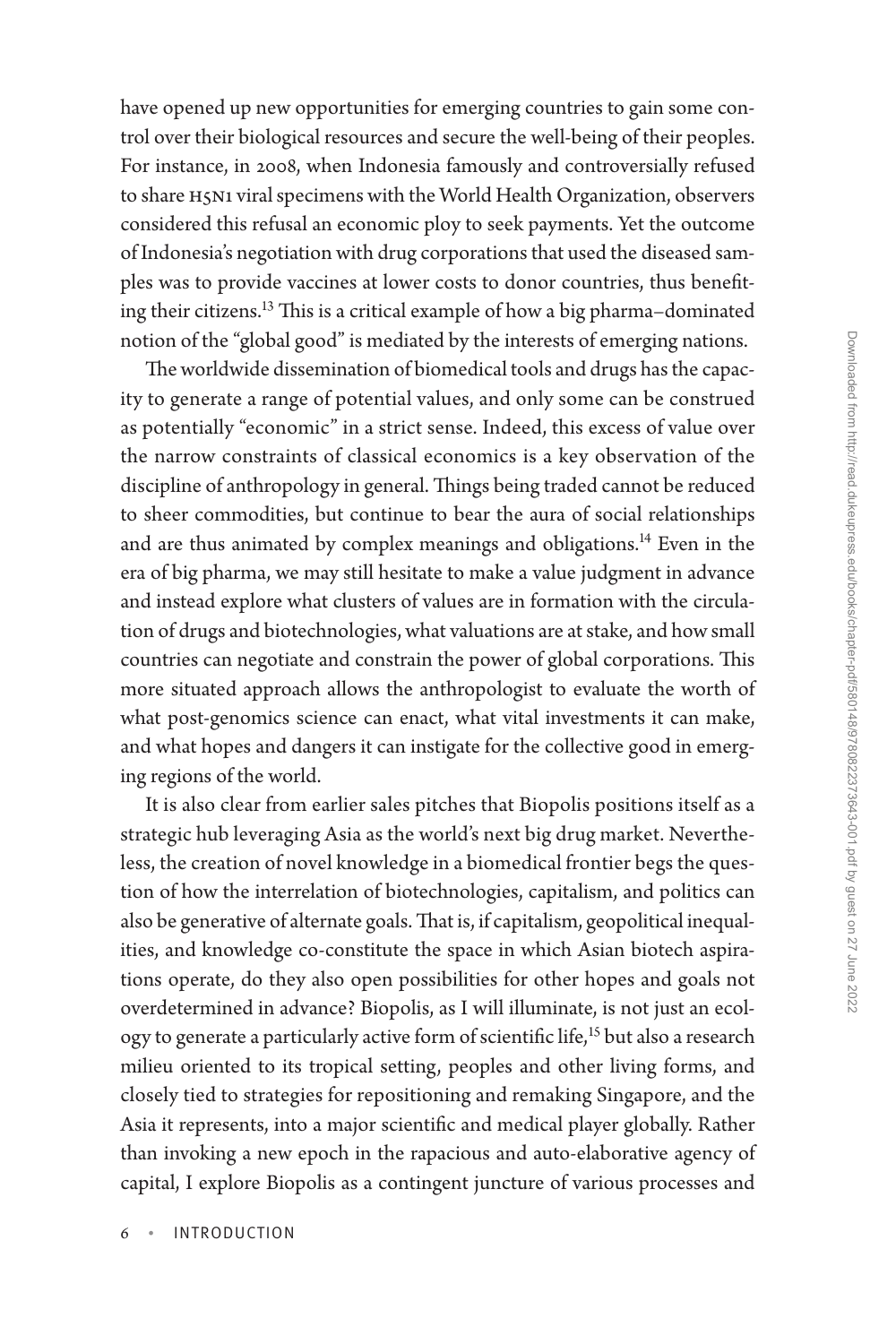elements, of which capital is one, by attending to how practices of calculating and managing uncertainties produce enigmatic analogs of life in and of "Asia."

### **Situated Cosmopolitan Science**

Scholars of science have noted that specific modes of scientific cultures and objects are shaped within various political and research environments. Lily E. Kay analyzes the interactive elements that gave birth to molecular biology in the United States,<sup>16</sup> while Sheila Jasanoff compares the varying impact of democratic citizenship, public culture, and nation-building endeavors in differently shaping science policies in North Atlantic nations. She notes that variable political cultures condition distinct research apparatuses, which might be understood as part of "projects of reimagining nationhood at a critical juncture in world history.["17](#page--1-0) In a more ambiguous formulation, Hans-Jörg Rheinberger observes that the history of methods, objects, and key sites of experimentation in genetic and molecular science suggests multiple ways in which such experiments are crystallized. He maintains that "assemblageshistorical conjunctures—set the conditions for the emergence of epistemic novelty.["18](#page--1-0) This exploration of the biomedical scientific enterprise in Singapore provides a significantly diferent picture than studies of bioscience cul-tures in Euro-American environments.<sup>[19](#page--1-0)</sup>

How to bring together—in a particular configuration of cosmopolitan science—the epistemic novelty of post-genomic science on the one hand and the situated political conditions on the other hand? How do situated political and ethical re-imaginings work to impact the *novelty* of epistemic novelty, or shape these novelties, as it were? Stephen J. Collier and I have offered the idea of the "global assemblage" as a useful lens for identifying the complex interactions of global knowledge and technologies on the one hand and situated contexts of politics and ethics on the other. Specific articulations of global and particular forms, we maintain, crystallize situated circumstances for generating novel concepts, objects, and tools for solving problems of life and living. As an alternate to conventional units of analysis such as the nation-state, empirical assemblages of technologies, institutions, and practices give a frame to emerging situations of problem solving[.20](#page--1-0)

The Biopolis complex is formed at the nexus of cosmopolitan science and Singaporean authoritarian politics and collectivist ethos, raising questions about how global and situated elements interact with one another and what effects their adjacency elicits by defining what counts or matters in this form of cosmopolitanism, or what makes it such. The interplay of cosmopolitan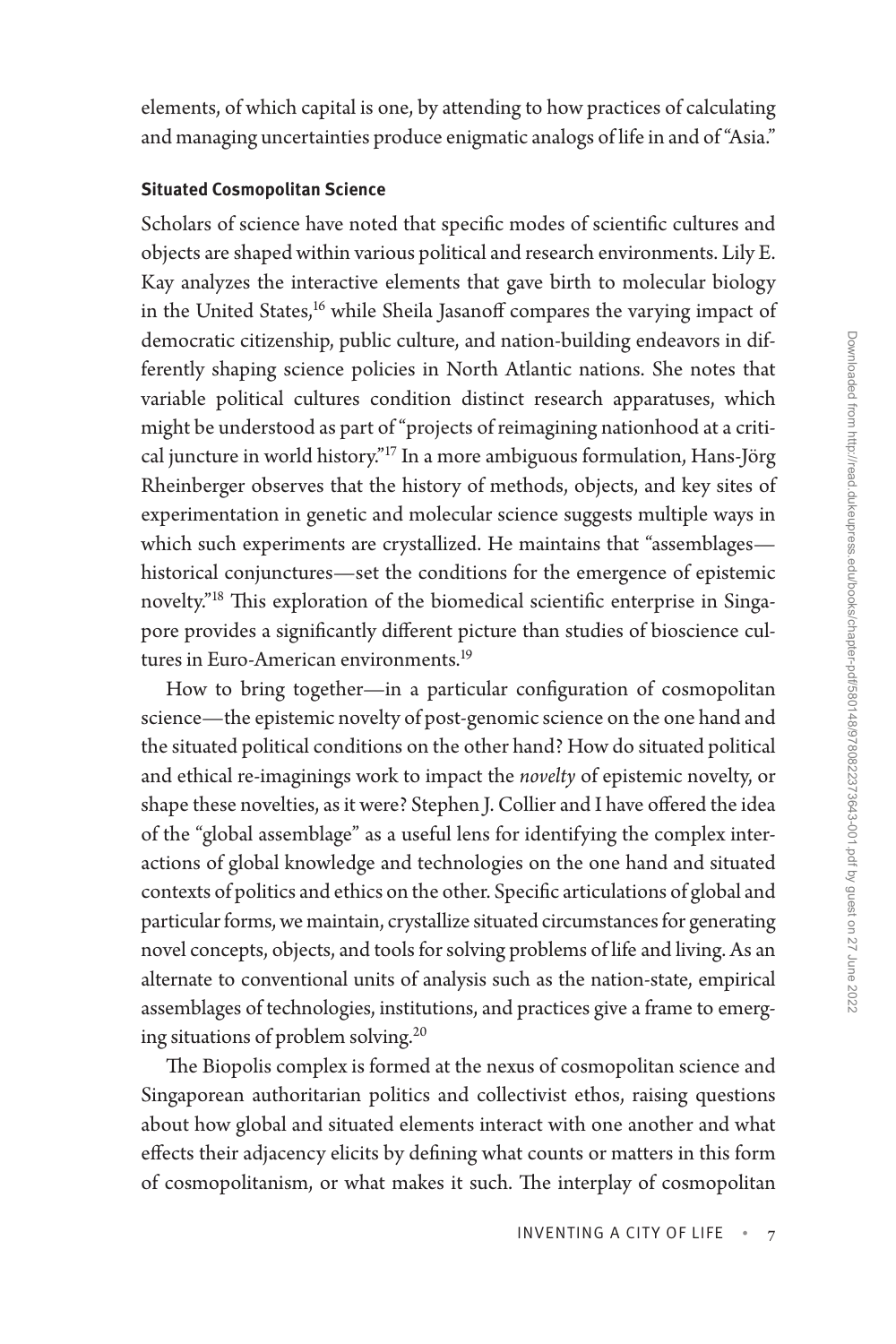life sciences and political entrepreneurialism in Singapore engenders situated problematics of risk in this emerging Asian bioscience. There is the epistemic novelty of a semiotic landscape of biopolitical governance that insists on "Asian" differences for understandings of life. At the same time, there is the development of global scientific capacities to deal with the risk of disease emergence in Southeast Asia that threatens the world. I will set out how these disparate but interlinked strategies for managing health risks complicate the meaning and challenge of science entrepreneurship in Singapore.

### **Scientific Entrepreneurialism in Asia**

Research scientists are artists who push the boundaries of convention. . . . They are risk-takers seeking to develop biosecurity in a world of information flows and fungibility. —edison liu, director, Genome Institute of Singapore (2003–2010)

A model of a long spiral of DNA stands in the lobby of a gleaming Biopolis building, seeming to reach for the heavens. The double helix is both the glistening substance of and symbol for a genomic future. Biopolis's imposing architecture consists of a group of state-of-the-art research institutes housed within interconnected towers. They nestle in gardens designed to suggest a mix of tropical jungle and high-tech nursery, the image of a science designed to intervene in tropical life, scientific sociality, and innovations. Situated on a knoll, Biopolis is part of a larger digital information complex called One North (indicating its latitude north of the equator), Asia's latest venture into the brave new world of life sciences.

Biopolis was shaped during its first decade (2003–2010) by an energetic Chinese American oncologist, Dr. Edison Liu. Liu was the first director of the Genome Institute of Singapore as well as Singapore's chief science spokesman. During his tenure at Biopolis, Liu became the first Asia-based leader of the Human Genome Organization (hugo).[21](#page--1-0) From the start, Liu was a key thinker who envisioned and directed genomic research in Singapore and many sites in Asia. In the quote above, Liu signaled his view of scientific entrepreneurialism, emphasizing the role of scientists as risk-takers who must "push the limits of conventions" in a world of competitive information and value flows.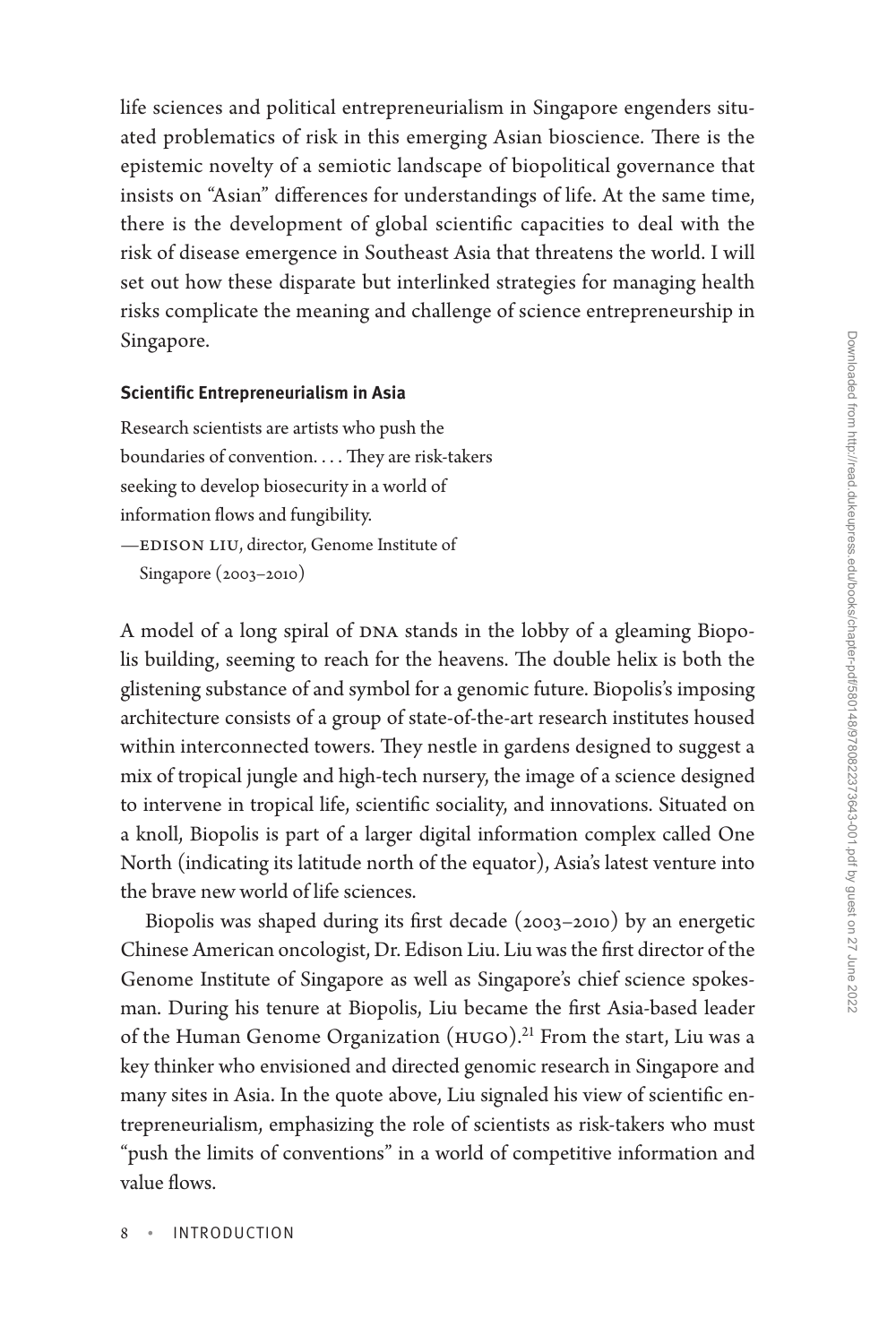Genomic information, he argued, must be made fungible across spheres of knowledge, market, and security. Much more was at stake than just calculating bioprofits; governing apparatuses become fine-tuned as problems of biosecurity accumulate in diverse zones. The larger implication in a world of competitive flows is that scientists in the Biopolis ecosystem must create a distinctive space of intervention: one that is differentiated from and can tactically differentiate other contexts of biomedical science. The entrepreneurial goal of Biopolis, as expressed by Liu, is to shape a field of science research in Southeast Asia and beyond that can be the basis of defense against biopiracy so that DNA from Asia is not reduced to a "cash cow" for big pharma.

In the 1980s, a new form of scientific entrepreneurship emerged in the United States when American industries became alarmed by the perceived economic and technological competition represented by Japan and Asian "tiger" economies. The U.S. response was to encourage collaborations between research universities and major industries, and public and private institutions were encouraged to shape the growth of high-tech and biotech regions, starting in California.[22](#page--1-0) Steven Shapin argues that entrepreneurial science cannot be disassociated from the charismatic authority of the figure of the lead scientist best exemplified by J. Craig Venter, a maverick scientist who was a key player in sequencing the human genome. Venter went on to found a private company initially called Celera Genomics that has since spun off a number of entities under various names. But as bioscience research went global, scientific entrepreneurialism has come to mean something diferent in a biomedical frontier such as Biopolis, and the charismatic leader has to be a very diferent personality type than Venter.

If Liu can be taken at his word, what is the moral lesson for scientists in Singapore that requires them to be risk-taking beyond the lab? The research model is not to be Venter-esque but to constrain the ways biomedicine has become corporatized. Asian researchers are operating in a region where big pharmaceutical companies may seek to colonize bioresources and abstract commercial values to make profits. As state employees, scientists in Singapore wish to take the lead in corralling scientific objects and findings about a variety of life forms in the region before they fall into the hands of drug companies. As we shall see, India and China are very concerned as well about protecting their natural resources and controlling the uses of data and values derived therein.<sup>23</sup>

In emerging nations where science has always been viewed as a tool of emancipation and thus bound up with the fortunes of the nation and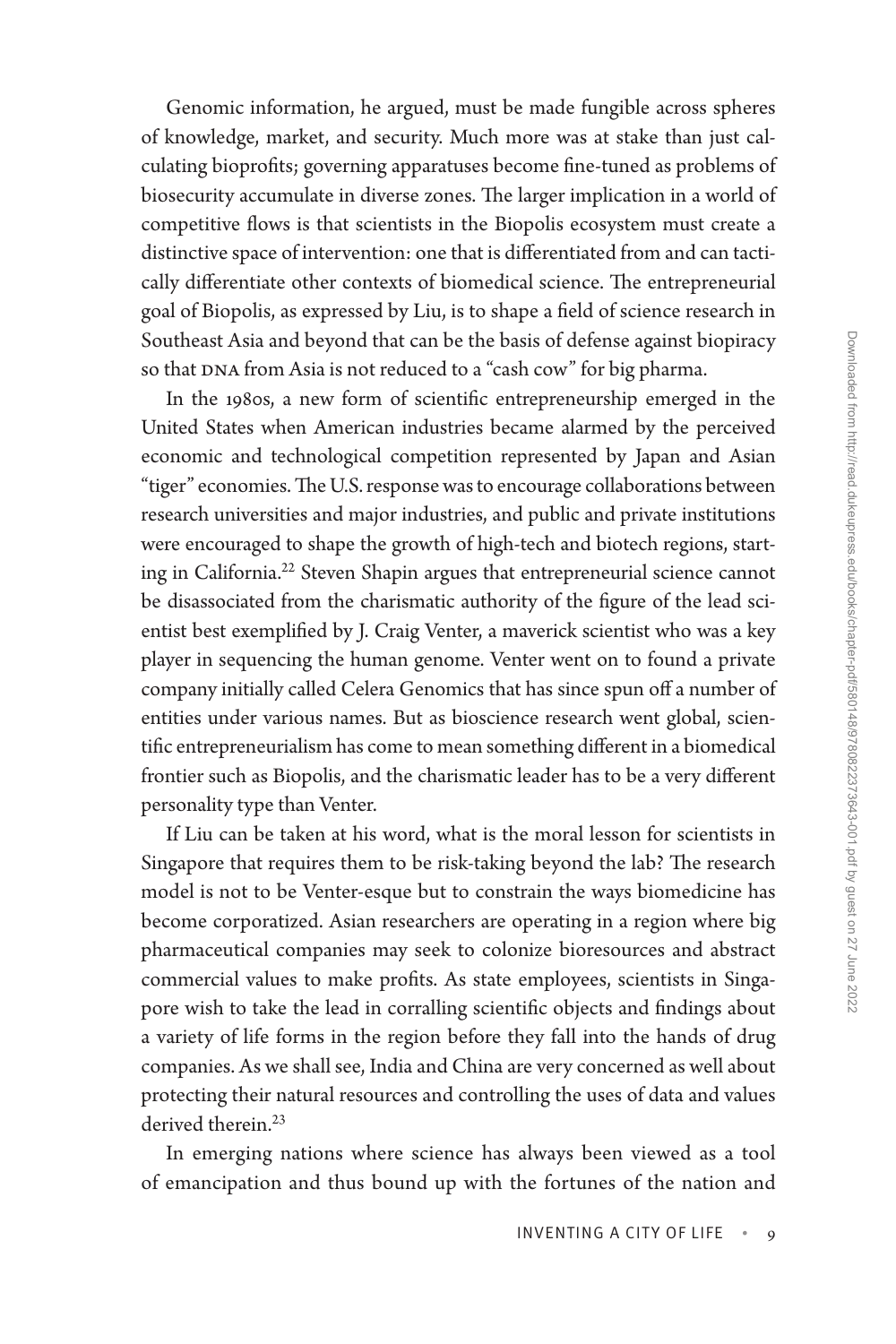citizens, the Weberian notion of virtue in science as a calling needs qualification and contextualization.<sup>24</sup> In Singapore, most of the scientists employed within the Biopolis ecosystem are public servants. While quite a few may love science, all are answerable to taxpayers, and virtue in science is expressed as a public service that cannot be labeled a simple vocation or as its opposite, sheer careerism. Rather, biomedical entrepreneurialism in this context is a developmental necessity to manage the collective interests of peoples in a region on the verge of being invaded by big pharma. The synergy between fear of failure and collective fate is expressed in contrary affects of anxiety and hope. The science experiment becomes inseparable from the performance of civic virtue and its investment in biological futures of the emerging world. The interplay of hazards and hope, as well as uncertainty of outcomes,

fuels "promissory" claims<sup>25</sup> about such an expensive biomedical initiative. It becomes the moral role of science leaders to stir up public enthusiasm and legitimacy for a state-funded, science investment in the collective good. Thus, bioscience entrepreneurship in Singapore is not best understood as a corporate strategy to shape speculative drug markets in Europe and the United States by opening the Asian arena. In Liu's discourse, the affective resonance is about being entrepreneurial with "Asian" differences—from DNA to ethnicity to disease to location—that promise to make a difference in personalized medicine and that resonate with citizens as cultural subjects, taxpayers, and patients. The Biopolis project must be shown to be bullish about Asian needs, not just be a commercial outpost of American biosciences. Singapore's scientific entrepreneurialism is in a larger sense about claiming ownership of a novel science of peoples in Asia, but it does not mean thereby that it lacks substance. A decade on, the biomedical science initiative is thriving.<sup>[26](#page--1-0)</sup>

After sars, Biopolis was recast as a center for biodefense, and "scientific entrepreneurialism" came to include this public responsibility to prepare for impending catastrophic events. The Duke-nus Graduate Medical School was established to help train researchers to develop expertise on the endemic infectious diseases plaguing Southeast Asia. Biopolis and these other institutions together play a dual role as biocapitalist and biosentinel, ever alert to managing uncertainties in the market and in nature that threaten the nation and surrounding region. Southeast Asia and its surroundings are an emerging region of the world, as well as a biologically rich ground zero for the rise of deadly infec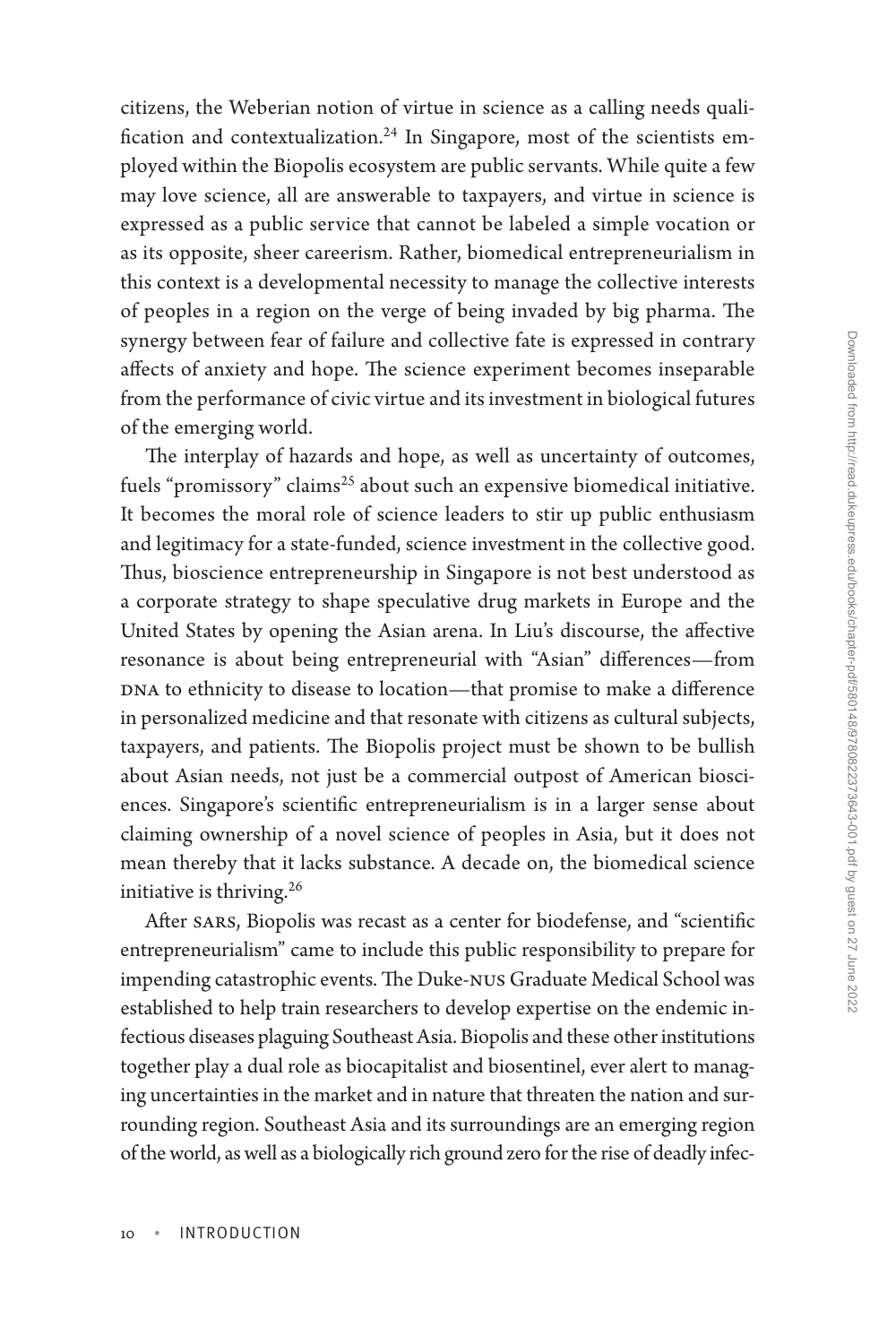tious diseases. Biomedical "Asia" is variously problematized as a multitude of risks to be managed through the discovery and oversight of findings about DNA, human and nonhuman life forms, and diseases and biothreats that are considered specific to the region.

Physician-researchers in Biopolis, then, need to demonstrate interest in the public good even as they become entangled with private interests of corporations and professional self-interest. Certainly, given their international training, scientists whom I interviewed in Asia were not immune to the American model of the entrepreneurial scientist who celebrates individual ingenuity. Nevertheless, the talk about risk-taking in Asian bioscience is a reminder that there are larger stakes in "scientific entrepreneurialism" than the quest for professional fame or corporate profits.

Scientific entrepreneurialism translated to Singapore does not describe the kind of bold risk-taking innovations by Venter that rock the new genomics. Rather, clinician-researchers in Singapore, and at BGI Genomics in China, claim that they focus on "practical things and wish to avoid controversial projects" such as creating artificial life. As is the case in many postcolonial countries, modern science is considered part of nation-building efforts, and the state tends to be the organizer of science training and research activities, and scientists tend to be public servants. Science expertise tends to be found in universities, teaching hospitals, and research institutes, the core institutions that institutionalize civic virtue among practitioners. At Biopolis, entrepreneurialism includes the moral expectation of Asian scientists, as leading public servants, to protect citizens' interests at a time when prowling drug companies are both a threat and an opportunity. Whereas Shapin argues that the uncertainties of much contemporary science in the United States have made "personal virtues" *more* central to its practice than ever before,<sup>[27](#page--1-0)</sup> for emerging nations, public virtue remains salient in state-driven forms of scientific entrepreneurialism even in the midst of tempting opportunities offered by pharmaceutical companies. Virtue in the sense of serving collective interests would include responsibilities to produce knowledge on and take charge of national bioresources and patrimonies. As Nancy Chen and I have argued, scientists in emerging Asia are expected to defend their nation's biosovereignty in the face of challenges posed by global drug companies.<sup>28</sup> The public-private partnerships in scientific life are found everywhere, but perhaps in some Asian nations, public interests are necessary to generate affects such as trust and legitimacy.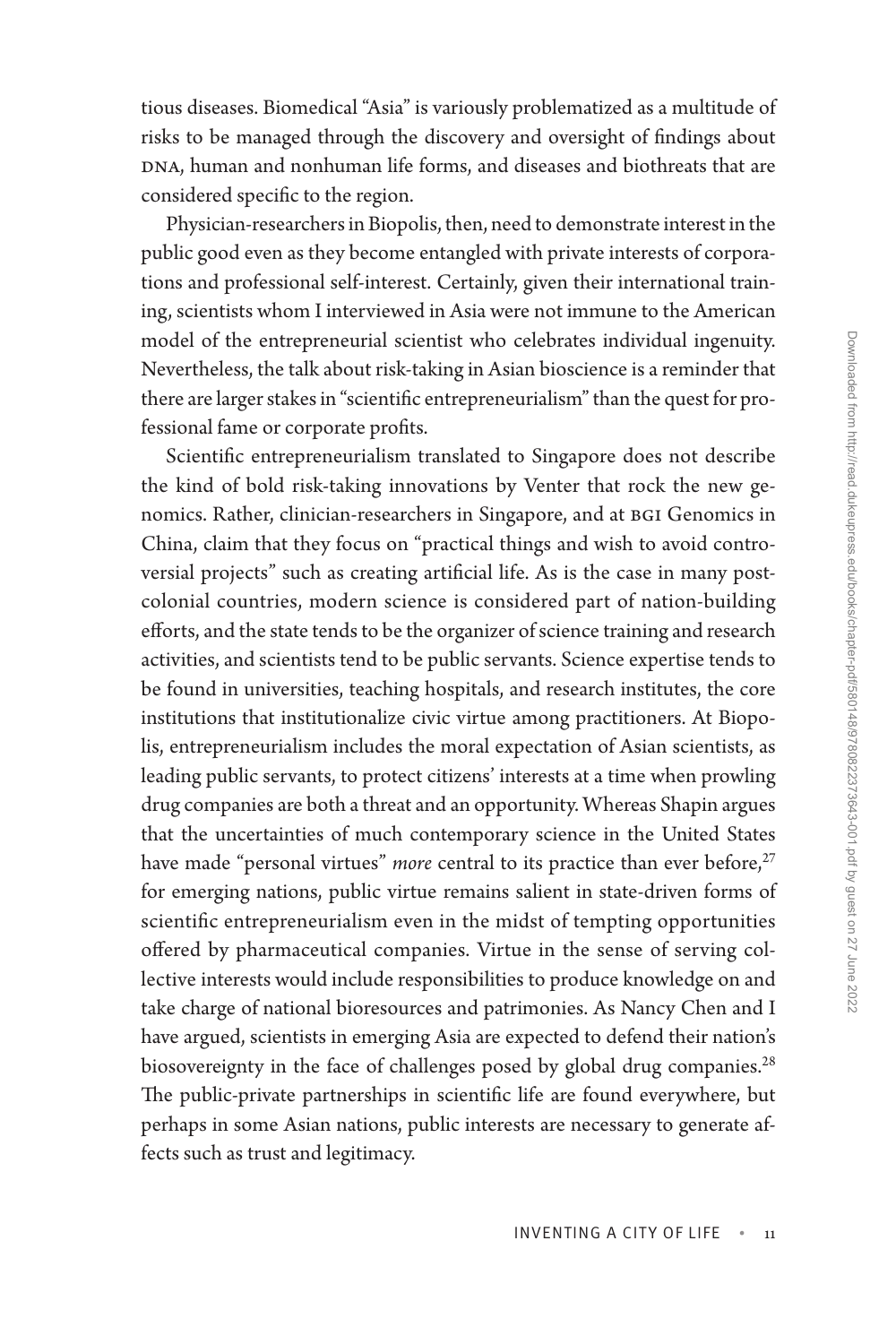#### **Pluripotency and Fungibility**

Uncertainty, Michel Foucault notes, is itself a form of power, a biopolitics that uncovers the enigma of life and materializes it into a manageable kind of present-future[.29](#page--1-0) In Jane Guyer's words, "the near future," therefore, is that space that falls within the horizon of calculability.<sup>30</sup> By falling between the immediacy of the present and the loftiness of distant utopian futures, this temporal scale remains provisionally actionable and within the realm of pragmatic calculation. Genomic science, I argue, participates in this shaping of the present-future, by governing as it were through uncertainty, by calculating health normalities and risks as well as anticipating biothreats that may disrupt the near future.<sup>31</sup>

Furthermore, when we take a situated approach to scientific configurations, we discover glimmers of bioscience reasoning that go beyond what Nikolas Rose calls technologies of optimization focused on managing the arts of a healthy lifestyle. Given the stakes of the life sciences in Asia, "the politics of life itself" is premised on so much more than "what it is to be biological.["32](#page--1-0) Biological sciences in emerging sites are perforce oriented less toward selfoptimization than technologies for managing uncertainties that threaten in ways large and small the collective interests of life and living in the region. In Singapore, this broader concern with biosecurity may be said to be framed within an emerging form of biopolitical governance and its understanding by the government and civil servants as an ethic of collective care. In the overlapping geopolitical and sociopolitical interests that ride on bioscience in Asia, I argue, researchers are driven by larger goals in an experiment of "making more of life" that goes beyond enhancing the vital future of individual consumers.

Given their location, scientists in the Biopolis ecosystem seek to discover a range of life values from the biodiversity that surrounds them. I invoke the term "pluripotency" to describe the movement from the actual to the virtual, from singularity to multiplicity. In the new induced pluripotent stem (iPS) cell technology, the perturbation of adult cells causes them to revert to earlier embryo-like stem cells that are capable of growing into multiple types. Likewise, I track how scientific practices at Biopolis shift from the undifferentiated to multiple differentiated realizations that can be understood as a deterritorialization of the life sciences through which radical possibilities are unleashed.

I argue that in Singapore a pluripotent reasoning reinvests the collective "Asian body" as a distinctive kind of medical object—not the "universal" raceless body of white or unraced medicine, but as variations of situated, ethnic,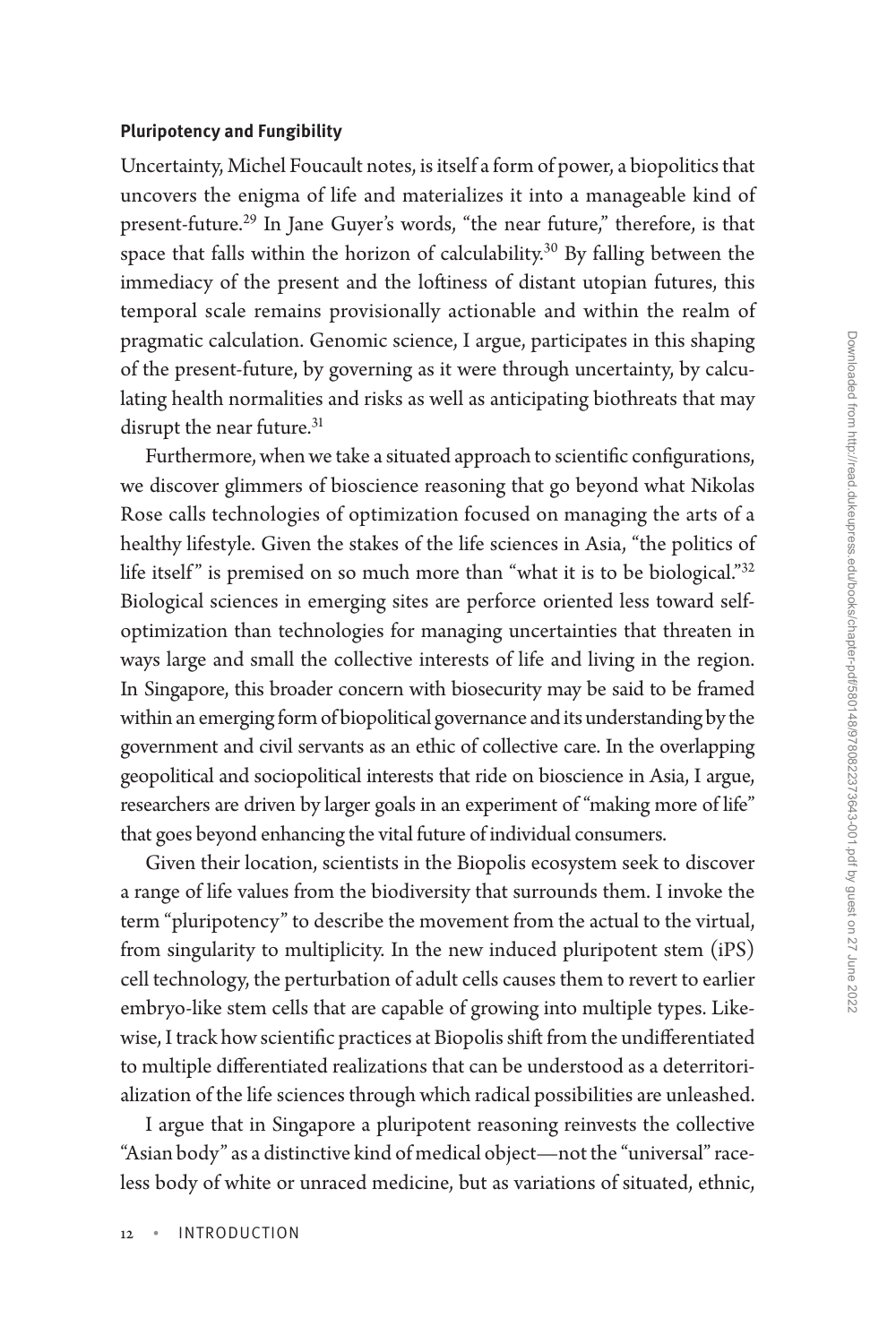and sick bodies. By coding and valorizing genomic and ethnic variability, Biopolis scientists are better able to be competitive in the international arena of bioscience research and pharmaceutical investments while also continually re-emphasizing a reinvestment in the diverse "races" that compose Singapore and Asia at large.

It is the historically contingent composition and racialization of Singapore's citizenry, created through population flows in the British colonial adventure in Malaya (and Dutch incursions into the East Indies) and enumerated through administrative schemes that know the population as a mosaic of official races, that has become a demographic and data infrastructure for building relations with both the medical establishments of other Asian countries and consistency with ethnoracial categories in cosmopolitan science.

Building regionally and ethically varied databases provides opportunities for Singaporean scientists to collaborate across the politically fragmented landscape of Southeast and East Asia. Cross-border science alliances can yield more ethnic-differentiated data and samples, thus creating a foundation for a potential Asian DNA databank. Furthermore, trans-Asian cooperation in science training promotes the beginnings of regional preparations for dealing with epidemics and other anticipated biothreats. The life sciences, in Singapore and China, produce the beginnings of regional collaborations that may come to define the orientation of cosmopolitan science, shaping what Brian Buchanan calls an emerging form of "geo-biosociality."[33](#page--1-0)

The coding and alignment of variations are practices that make genomic science pluripotent and fungible. Pluripotency and fungibility in Singaporean genomics operate through the reassembling of existing forms of racialization and racial accounting in the nation's official classification of its citizenry. It builds on the ongoing use of ethnic heuristics inherited from British colonial racial typologies. But while these categories come out of a history specific to British colonialism, they have been increasingly leveraged to position Singapore as a demographic kaleidoscope of the populations of East, Southeast, and South Asia at large. In other words, without recourse to postcolonial theory, or claims about the continuity and sameness of political processes of racialization, these inherited categories become entangled and repurposed in new global logics of governance. They crystallize in new ways, becoming ambiguous, flexible icons that circulate through wider circuits of contemporary science power.

The pluripotency of the population is in that its singularity can be offered as a generality, and its fungibility is in how these categories can be made to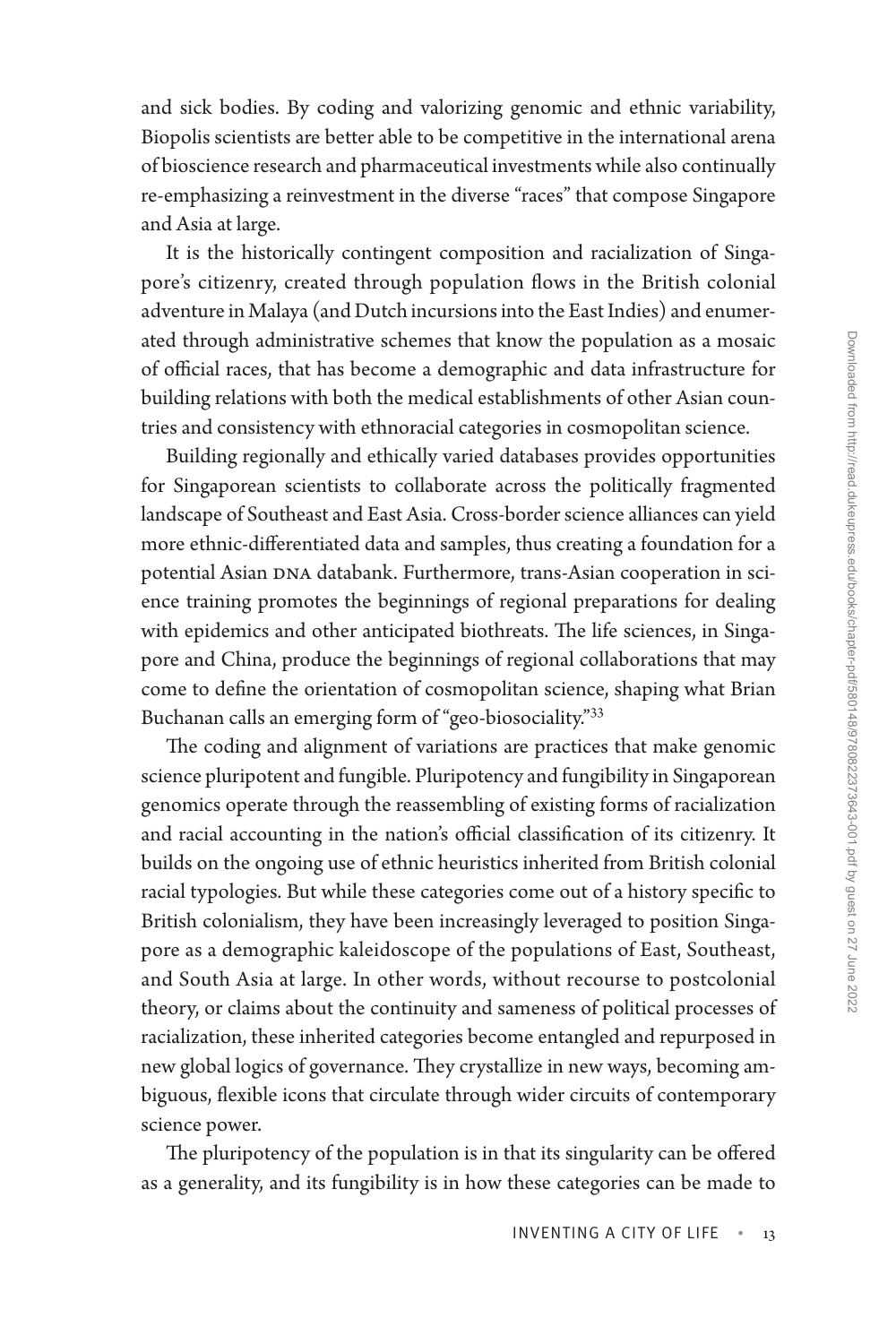travel over space, encompassing larger and larger swaths of a racialized humanity. For instance, A\*STAR states that the major "strategic research thrust" at Biopolis is its development of "stratified medicine." The official claim is that "Singapore's multi-ethnic population of Chinese, Malays, and Indians is largely representative of the population in Asia, which makes up more than half of the world's population. Many pharmaceutical companies are increasingly viewing Asia as a major growth area, especially since there are a variety of diseases common in Asia . . . such as gastric and liver cancer, and various infectious diseases."[34](#page--1-0) My research tracks the construction of the epistemological infrastructure and the reasoning and methods that underpin the creation of stratified medicine, which capitalizes on pluripotency by generating novel values out of linked data points on DNA and "Asian" elements that can be converted into patents as well as therapies. In the process, I illuminate that "races" are not immutable facts of the nature of the human species, but rather the ongoing achievement of complex biological, political, and epistemic processes. This book might be read as a way of telling a history of the present and the near future in which older forms of racialization interact and refunction within scientific endeavors, emerging markets, and the governing of security.

#### **A Genomic Origami**

In 2010, Liu summed up the goal of all the busy, mysterious work going on in the humming, dust-filtered, blindingly bright labs. "The Biopolis," he said to me, "is about making DNA fungible." He said that the information generated from DNA sequencing is fungible, providing an entry point to the bioeconomy because everything can be reduced to a sequence basis. The original usage of fungibility has both economic and legal components, in the linked notions of interchangeability and substitution, and of transferability as well. In economics, fungible assets would be commodities, options, and securities that are interchangeable and identical in value. By analogy, making DNA fungible suggests transposing (in data and abstract forms) qualities into equitable values. In other words, it is not the fixing of biodata, but the shifting around of data points that makes them innovative.

This way of using DNA data to generate transferable value is in contrast to "biovalue," which is an important concept that recognizes inclusion of biologically engineered vital qualities in the production of capital value.<sup>35</sup> More recently, Catherine Waldby and Robert Mitchell recognize that biovalue can be situated within a gift economy as well as a commercial one.<sup>36</sup> The notion of biovalue has been treated as a stable entity than can be activated in diverse do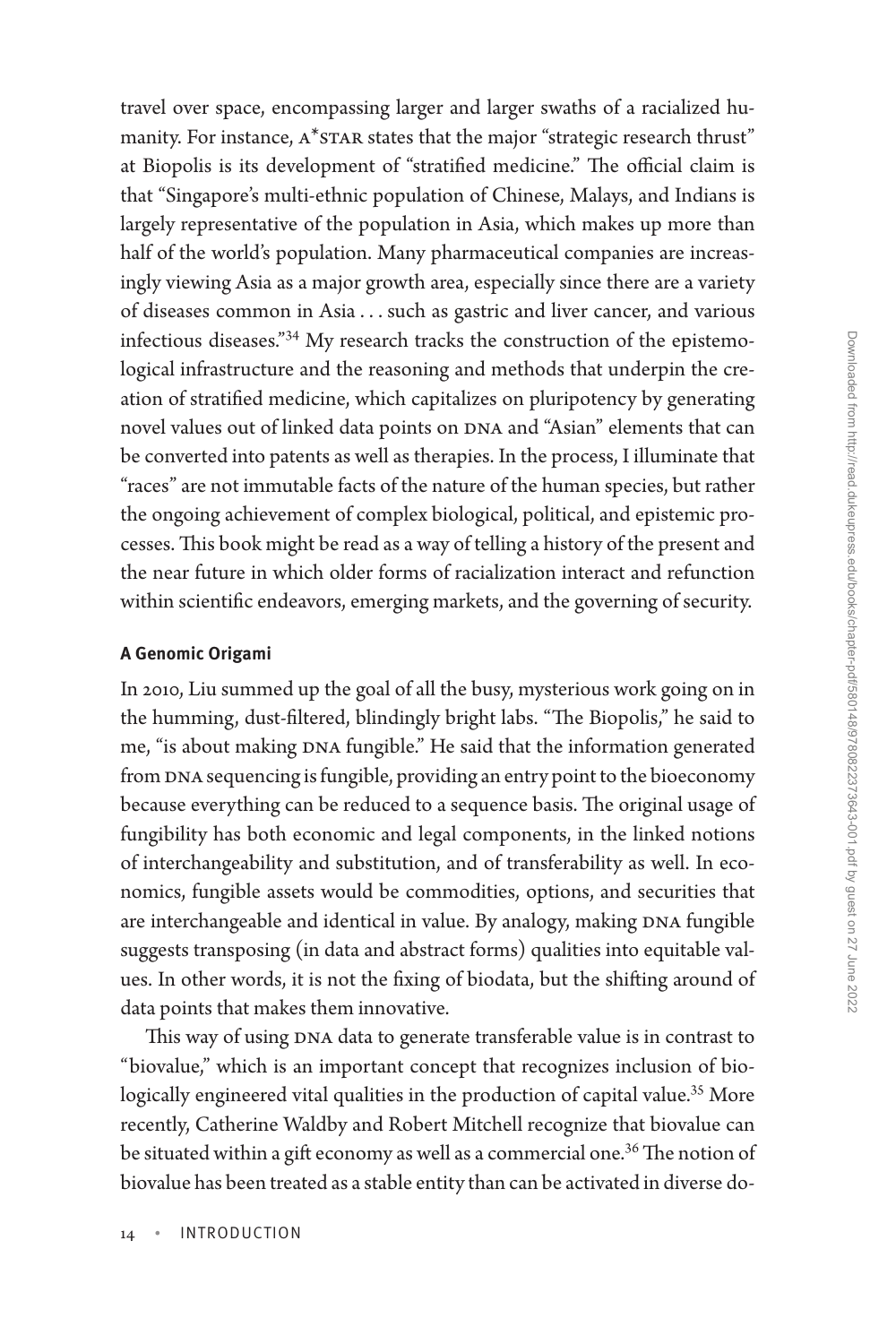mains (market, commons, and ethics). Instead of biovalue being a chameleon entity—now commodity, now commons, now affects—we might think of it as all these things in an interlocking information system that capitalizes on the aggregation of transferable science, cultural, and economic values. In novel research milieus like Biopolis, biovalue is a heterogeneous scientific object, its meaning always unstable and ambiguous when materialized as a signifying power that gathers up diverse local components bound up with health and wealth.

Perhaps "making DNA fungible" may be said to be inspired by a pluripotent reasoning that potentialities can come out of strategic recombination. Fungibility is engendered by using metrics of biological and social differentiation dna, mutations, biomarkers, ethnicities, and ethics—that render them equitable qualities in a single "Asian" system of biosocial values and valuation. In other words, here is a logico-semantic maneuver whereby all these disparate bits of information are aggregated in an ecology of information. The diverse data points must be transposed into a homogeneous language so that they can be reordered and translated from various models and algorithms and data sets to information libraries. Digitally interlinked, identifiable, equivalent assets are made to perform as both market and social/ethical values, and their transposable capacities enact a specific system of calculation and valuation that productively expands the present as a resource for socio-calculative action in the future[.37](#page--1-0) With the digital means for capturing and relating materials, a new environment is created for making things fungible through their interconnections and fluidity across virtual and material worlds and virtual and material entities populating them. Singapore's research milieu is thereby branded as the site to shape and handle a new infrastructure of pharma diversity for bodies in Asia.

In the early twentieth century, the anthropologist Gregory Bateson proposed a new epistemology, which emerged from ecology and cybernetics theory. Information can be viewed as flexible ecology (homeostasis) or a system that regulates and corrects itself as it integrates information, basing their operational modus on distinctions/differences. Information, "a difference that makes a difference," comes "out of a context into a context," thereby generating a new difference or information. Recursively, any change within the ecology leads to further changes or reactions, thus generating a new system. Therefore, to think beyond the economic, the Batesonian approach would situate bioinformatics in a so-called informational ecology, or the ecology of an autopoetic or self-affecting/regulating system.<sup>38</sup> As it is made to absorb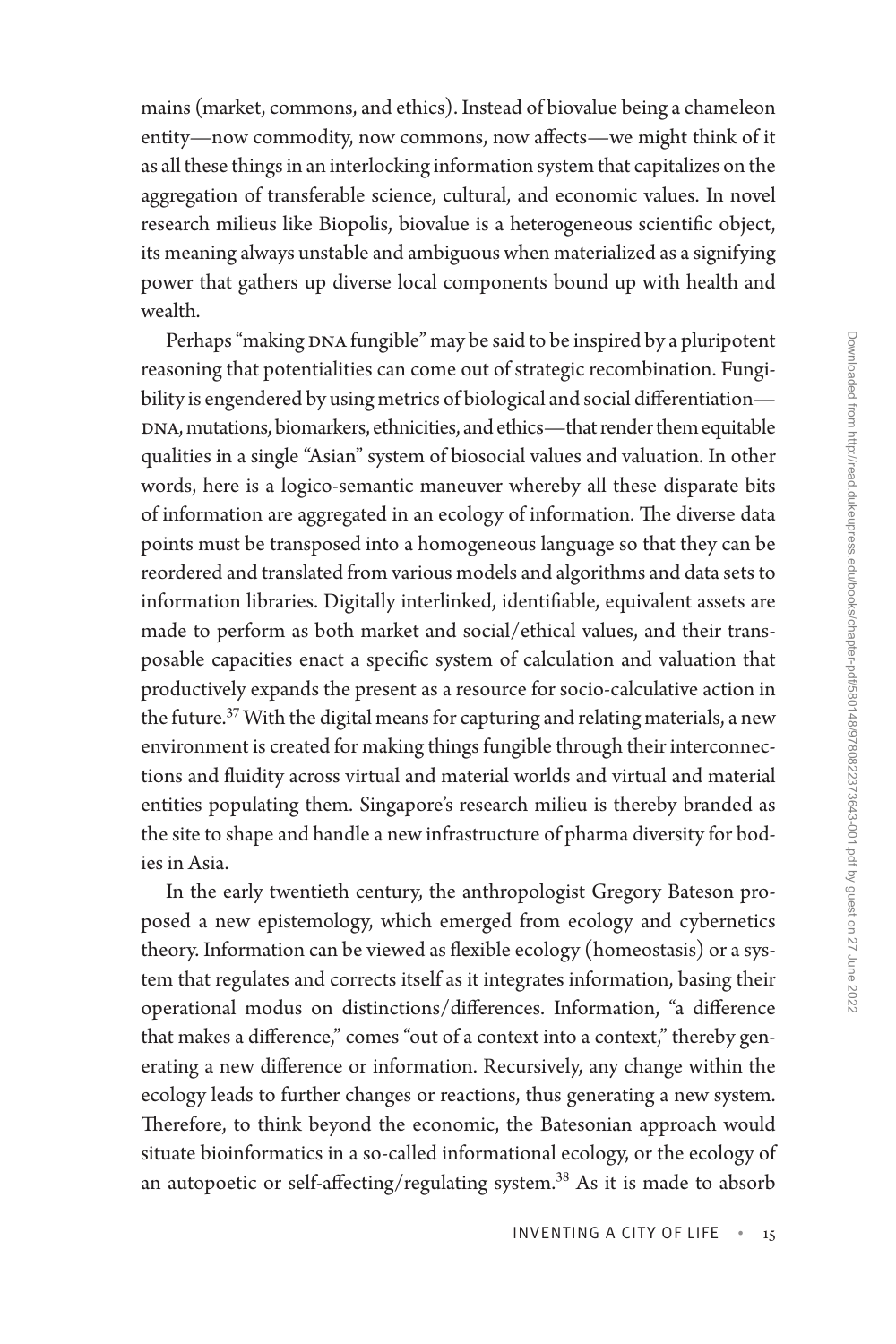information (even techniques) not native to the system, bioinformatics have nonetheless brought the context of Asianness (bodies, health, and region) to the global knowledge economy. It should not be surprising therefore that in making a new system of biomedical information in the global context of Euro-American medical knowledge, researchers in Asia generate "Asian" distinctions that make a difference in the ecology of biosciences. Drawing on the Deleuzian notion of "the fold,"[39](#page--1-0) I invoke origami to refer

to the folding of disparate systems of code—ethnicity, disease, geography, and market—into a fluid tissue of interconnected data points. For instance, there is the identification of "Asian" biomarkers for "Asian" types of cancers, co-related with spaces of infection, specialized cures, and intervention. Origami-like relations help to connect "fluid objects" (pathogens, animals, and people) to the "fluid spaces" of research, markets, contamination, and containment. As a novel intervention into the biopolitics of uncertainty, multiethnic medicine has sociopolitical implications for what it is to be biologically "Asian" and for what "Asia" is as a space of vulnerability and intervention in the world of life sciences.

"Datadiversity," Geoffrey Bowker notes, also layers in shared meanings of identity, body, and place, thus marking where affective resonance can be invoked[.40](#page--1-0) The knitting together of disparate but identifiable assets in Asian genomics also animates productive affects of Asian identities. The invoking, provoking, and production of ethnically ordered science induce social conditions of being imperiled as ethnic and national collectivities, but are also being targeted for customized intervention. Diffuse affects of common endangerment and hope in turn support the building of this knowledge, stirring identification with a science brand that for the first time gives value to the specific afflictions associated with Asian peoples and their health needs as defined through this calculation and valuation of stratified medicine. In short, race/ethnicity is recast as both the mechanism of pluripotency and probability, the representational soul of the machine. As Michel Callon has argued, when the performativity of the market includes the overflow of affect and action, the simultaneous processes of commoditization and decommoditization are in play.<sup>41</sup> This genomic origami thus transmits various affectsgenetic pride, public support—that Singaporean researchers hope to leverage for market competitiveness and science solidarity in the Asian region.

The Biopolis style of genomic science deploys race and ethnicity as *active,* not *reactive*, affects to induce potential values of solidarity and sociality. Such a scientific endeavor demands an attention to the generative, affective possibilities of scientific research, even when, and indeed *because*, it relies on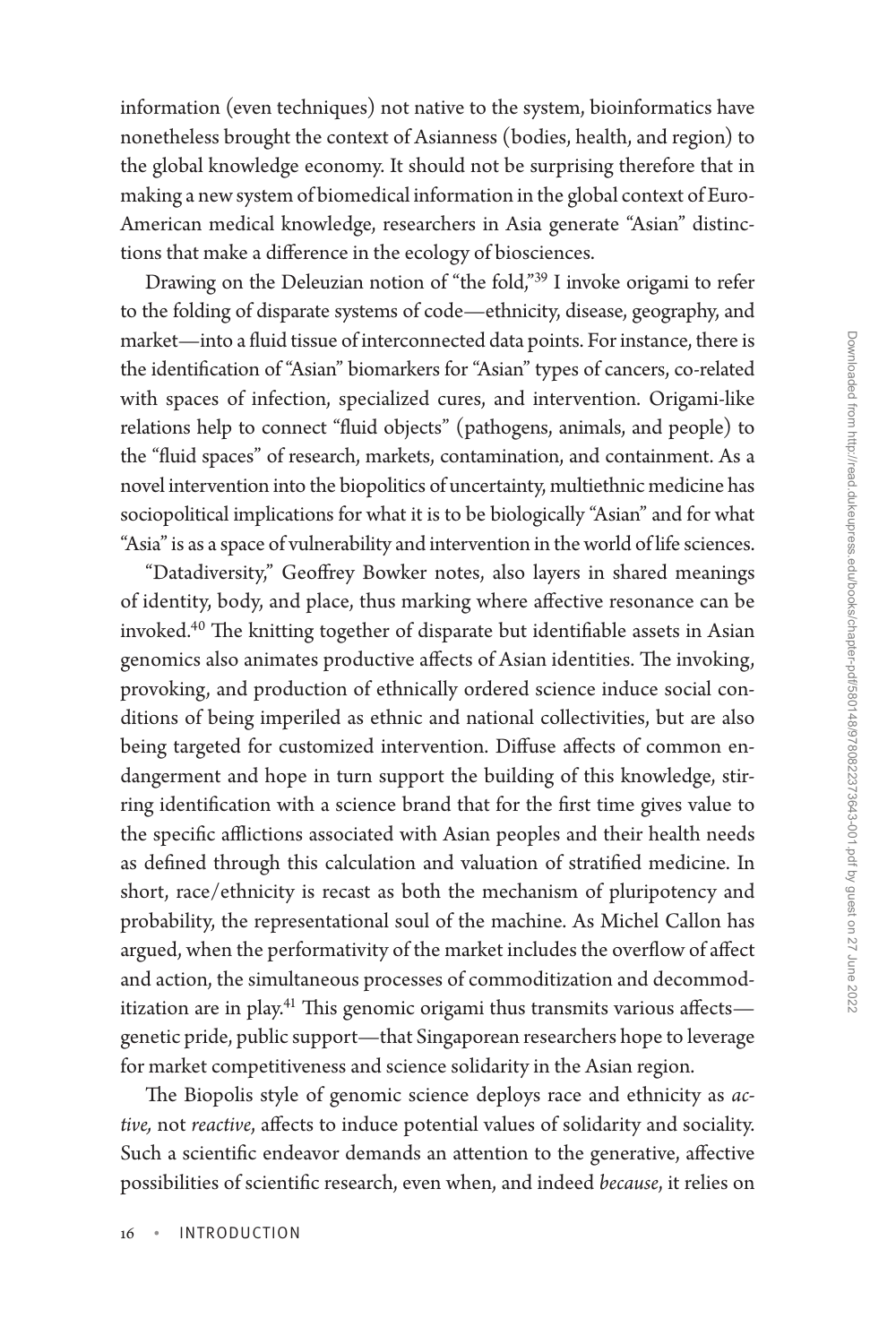long-standing categories of ethnicity. Because biomedical science in Asia— Singapore, Japan, South Korea, and China—is predominantly a state-funded and organized project, though with uneven degrees of regulation and marketization, racial and ethnic differences are absorbed as active variables and affective potentials: especially in the mapping and analysis of genetic variants, divergent molecular pathways, and expressions of diseases that vary across populations. Life-science practices thus draw upon and integrate ideas of racial and ethnic differences into their calculations, objects, and goals for populations already framed as a diversity of racial and ethnic groups. Furthermore, because scientific research is almost exclusively conducted in state-funded institutions, and often as a supplement to a deracinated (white) Euro-American human biology, scientists as public servants are socially bounded to serve "their" people and the use of ethnicity or nationality as active affects demands an alternate and even patriotic reproblematization. Communities of state-supported scientists are the instigators of social responsibility organized from the top down, fostering a contrastive model of biological citizenship than those that spring forth from grass-roots organizations.<sup>42</sup>

I am therefore not making a claim to an Asian science based in deep cultural features of the wide and diverse region known as Asia, but rather that new biosciences draw on and generate multiple ways of thinking and practicing Asia, which has always existed in relation with the world beyond. Two models of enigmatic DNA machines—one built by Biopolis in Singapore, the other by bgi Genomics in China—draw less from Asian medical traditions than from cosmopolitan science to realize variegated types of potentiality from a mixture of ethnic, economic, and scientific dreams. Nevertheless, as we shall see, the dazzling machinery of genomics and cutting-edge discourse is not devoid of the occasional glimmer of ancient beliefs about origins, bodies, and differences. My major focus is on Biopolis as a venture to extract pluripotent values by making genomics fungible and in the process calculating but also confronting a variety of risks that both enable and challenge the Biopolis initiative. A final chapter brings in BGI Genomics as an alternative use of ethnic data for genomic research.

In brief, the fungibility of DNA is created not by fixing biological coordinates but by aligning relations among bits of information in order to discover fungible aspects of variation. By holding their ethnic forms but shifting their relations, researchers at Biopolis hope to generate a spectrum of values that yield insights for customized medicine, to manipulate market risks, and to enhance affects of identity for scientific collaboration across the region. In its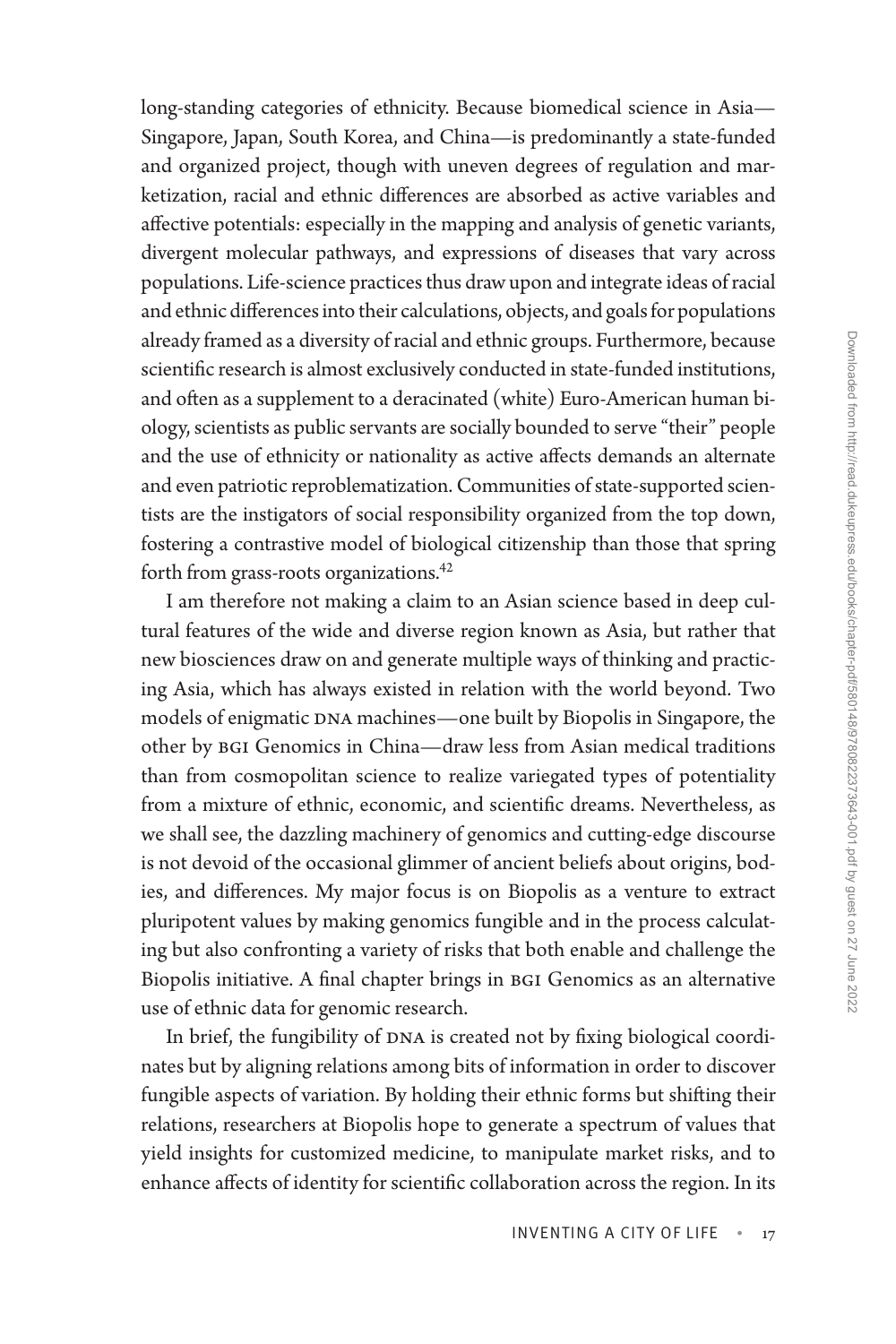quest to map and enact a generalizable database for all of Asia, the Singaporean case of genomic origami illuminates how cosmopolitan bioscience is rife with topological possibilities.

# **Configuring an Ecosystem**

Therefore, we need to situate the bioscience enterprise, and its operations and practices that enact and produce space-time configurations. John Law and Annemarie Mol argue that the double location of science and technology in labs and institutional networks implies that technoscience is "caught up in and enacts" the topological forms of "region" and "network." Science and technology also "exist in and help to enact" additional spatial forms that are fluid and constant objects.<sup>43</sup> Therefore, making DNA fungibility through strategic mapping, mobilization, and folding of diverse points and sites is productive of value-producing systems.

Throughout the book, I often refer to the "Biopolis ecosystem" or "Biopolis complex" in order to indicate that while Biopolis has its own campus one degree north of the equator, it is the center of a network of institutions, public and private, state and foreign, on a Singaporean island (see [figure I.2\)](#page-18-0). In other words, publicly funded projects at Biopolis are often connected in some way with these other institutions that may supply supplementary expertise, data, tissues, and critical funds. In addition, pis from Biopolis may hold positions as professors in the national universities and hospitals, and corporations may become interested in their particular lines of investigation. Therefore, by the Biopolis ecosystem, I mean this network of collaborations and resource sharing that links four nodes of bioscience activities scattered across the island. The linked sites include Biopolis at One North; the main campus (major universities); "Hospital Hill," where public hospitals, clinics, and the Duke-nus Graduate Medical School are located; and, to the west, a cluster of corporate manufacturing facilities near Changi International Airport.

Biopolis is a functioning knowledge ecosystem, with specialized niches and the circulation of actors, practices, and objects among them. Public research institutes, public universities, and hospitals are located near the downtown area, while global drug companies are at the periphery near the airport. Figure I.2 shows this interwoven public-corporate bioscience world, with dozens of corporate labs inhabiting Biopolis, American research programs embedded in national universities or hospitals, and the Duke-nus Graduate Medical School on Hospital Hill. To put things too simply, state venture capital, public scientists, research material, and data are found in Biopolis, the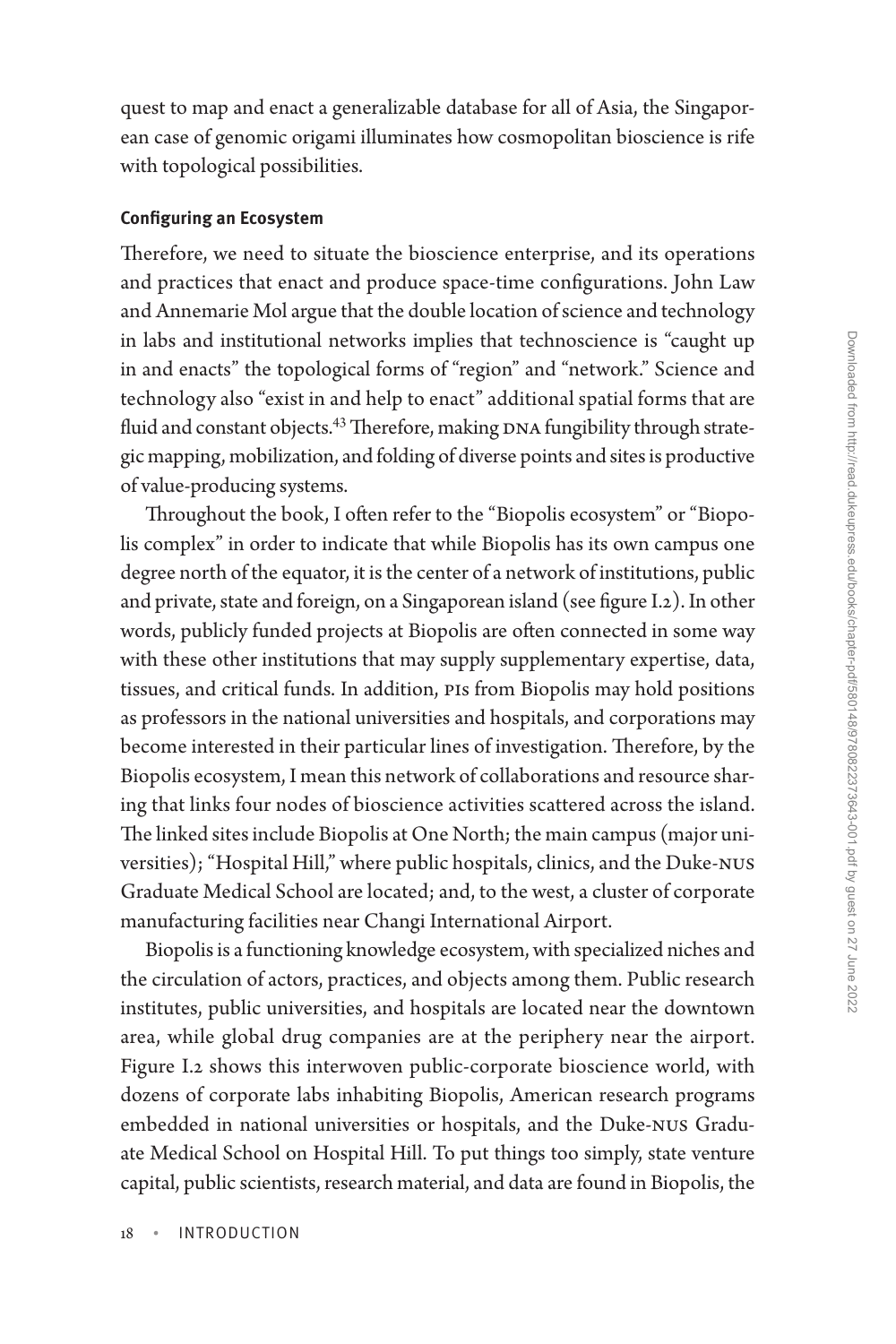<span id="page-18-0"></span>

Fig. I.2 The Biopolis ecosystem, Singapore. Diagram by Robert R. Ng.

main campus, and Hospital Hill. As a quite cohesive, state-dominated half of the ecosystem, they attract drug manufacturing companies looking for promising investment opportunities. In their quest to be "global," universities as well as corporations have been pulled to well-regulated Singapore in search of Asian bodies, diseases, and data for making novel medicine.

This book is interested in how situated cosmopolitan technoscience, by combining materialist and symbolic powers, exists in and enacts fungible spaces and objects that help shape a regional security. In taking this materialist-posthumanist stance, my goal is to illuminate as well how experiments are forged in conditions of uncertainty. This maelstrom of Asian bioscience is traced from the molecular to the cellular to the corporeal, and from the institutional to the communal, national, regional, and global scales.

# **Cascades of Uncertainty: An Outline**

Contingency is modern society's defining attribute, and the very techniques to temper uncertainties engender more risks for which we are often unprepared. For Niklas Luhmann, experts increasingly operate in an "ecology of ignorance," a space of the unknown future where we deal with only probabilities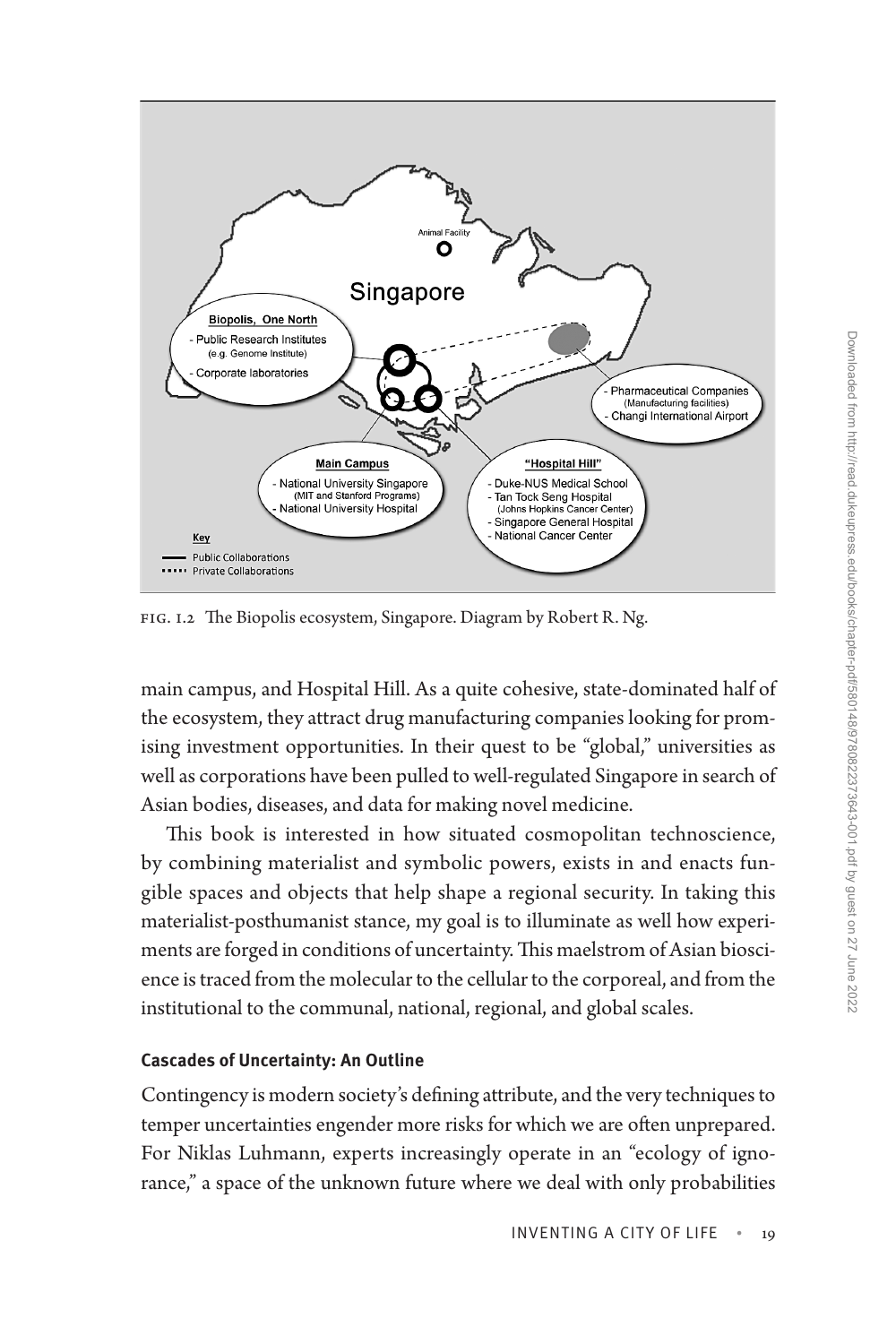or improbabilities.<sup>44</sup> Anthropological literature on governing future contingencies offers some insights on security threats as problems of technological governing. Andrew Lakoff and Stephen J. Collier have argued that twentiethcentury modernity has required the development of "preparation technologies" that plan for potential "events whose probability is not calculable but whose consequences could be potentially catastrophic."<sup>[45](#page--1-0)</sup> In this study, I consider a spectrum of modern techniques at multiple scales designed to shape a more secure future, but I concede that there are uncertainties sprung upon us by the contingencies of politics and nature—that may be beyond technological control.

I recognize three figures of uncertainty that confront the Biopolis initiative, along a continuum of more or less calculability, amenability to preparation technologies, and anticipated but radical contingency.

Part I investigates how researchers in the Biopolis complex calculate an array of risks—genetic, disease, and ethnic—in building the knowledge infrastructure that underpins Biopolis's claim as the biomedical hub of Asia. We live in a "risk society," Ulrich Beck observes, in which scientists (and policy makers, hopefully) reflexively respond to uncertainty by devising risk calculations to counter a range of random threats[.46](#page--1-0) Indeed, modern power has relied to a large extent on mathematical techniques as the basis of rational decisions for mastering uncertainty. For instance, the health sciences have moved from moralizing claims about good or bad, to mathematical calculations of normalities for managing life.<sup>47</sup> Some uncertainties are productive in that they are reducible to rational calculations and risk assessments. In *Security, Territory, Population,* Foucault traces the modern calculation of biological events morbidity, mortality, and risk—as vital to governance, or the biopolitics of security[.48](#page--1-0) Power over life is continually reorganized, and the interplay of diverse statistical normalities—the "law of large numbers" and the "stable" object to be measured<sup>49</sup>—permits the prediction and projection of collective risks.

Statistical devices have now become an important foundation of postgenomic science. Algorithmic formulations now extend the calculation of normalities and probabilities of risk to the molecular level. Risk genomics is in part driven by data diversity that is both foundational and performative of research, affective, and market values. For instance, by aligning variations in ethnic (Chinese, Indian, and Malay), genetic, and disease information, Biopolis hopes to make DNA fungible, thereby positioning itself as the site for research on majority populations in Asia. Of course, computations themselves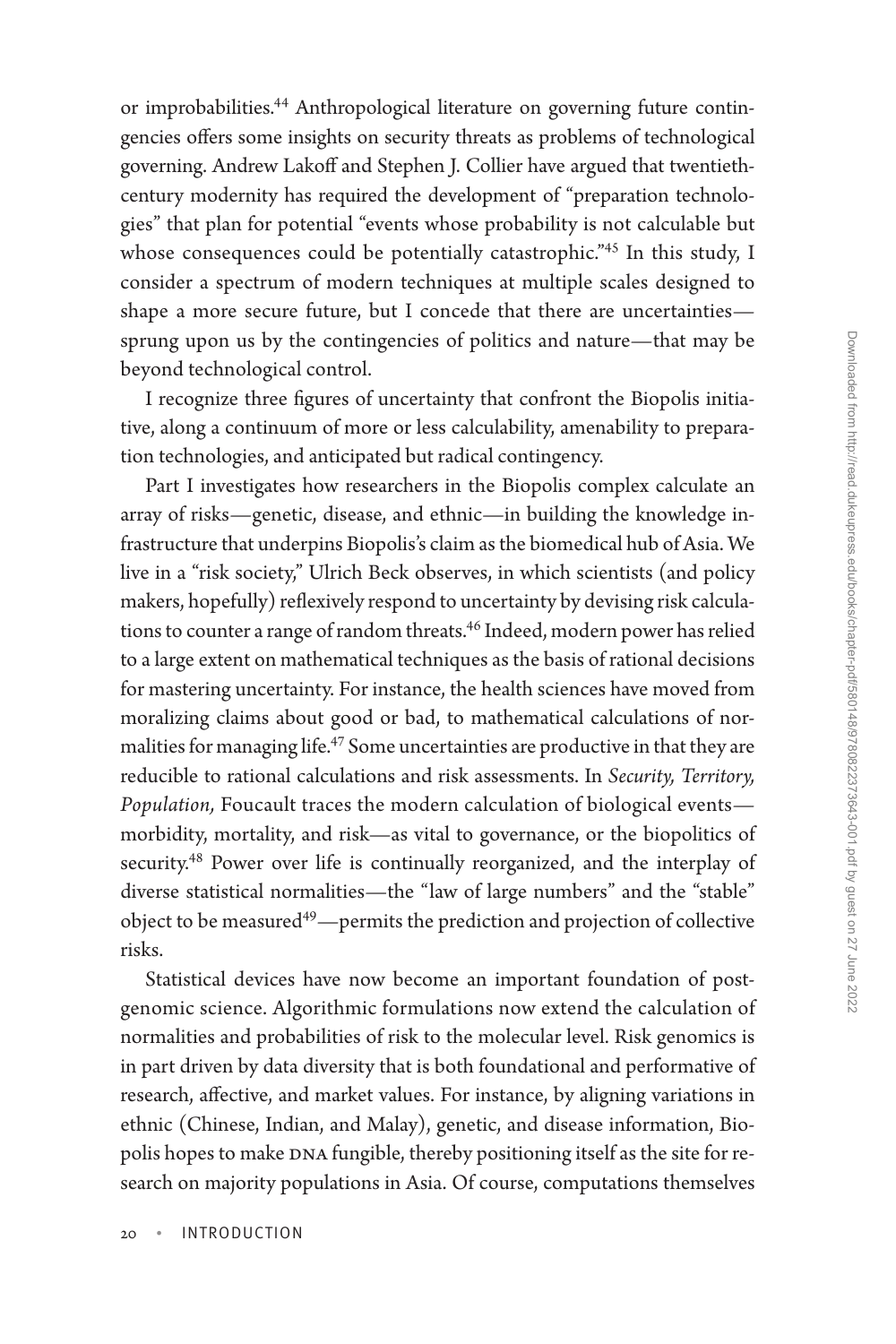tend to generate other kinds of risk, from the misfolding of data to perturbations that build into multiplier effects. The first three chapters explore how the ethnic heuristic is variously deployed: in biostatistical databases and in disease science, cancer research, and other programs that help the Biopolis ecosystem serve a broad "Asian" market in pharmacogenomics.

Chapter 1, "Where the Wild Genes Are," explores how the deployment of ethnic variables and heuristics operates, both as the artifact of a confluence of historical and epistemological conditions for cosmopolitan medical science and as a site through which new conceptions of Singaporean populations are articulated. I illuminate how the National Institutes of Health (nih) policy of racialization-as-inclusion in research informs the building of Asian DNA databases at Biopolis. Singaporean biostatisticians maintain that genetic traits among populations in Asia that are relatively new to medical genomics gain value from being calculated and databased. Singapore's ethnic-specified DNA databases, scientists claim, are more "competitive" than those from Europe that lack such ethnic diacritics. I argue that ethnicity is rendered an immutable mobile that circulates databases beyond tiny Singapore, permitting tiny Singapore to represent an entire continent by shaping a topological space of biomedical "Asia."

Chapter 2, "An Atlas of Asian Diseases," gives an account of how Singapore drew on its biomedical resources in order to launch Biopolis as a site for clinical testing and medical tourism. Public-private joint ventures and the establishment of a bioethics committee quickly made Singapore a site for stem cell research and organ transplantation. The assembling of an atlas of Asian-type diseases became the foundation for biomedical research, as well as the mapping of "Chinese cancers." By thus differentiating from a "universal first world body," Biopolis assembles the data, information, experiments, and meanings of "Asian diseases," configuring a potential cancer research market as well as an economy of reciprocal research.

"Smoldering Fire," chapter 3, discusses the identification of genetic risks for forms of cancer prevalent among ethnic Chinese and other Asian groups. I explore in particular how cancer research at Biopolis, especially those projects that mine large amounts of racialized genomic information, creates the conditions for new ways of understanding and living in susceptible bodies. By identifying genetic and ethnic risks, cancer research engenders contrary affects of vulnerability and optimism. I discuss how researchers in Hong Kong and Singapore create novel objects such as the "Asian female nonsmoker" as biomarkers for certain cancers. The self-performance of the clinician-scientist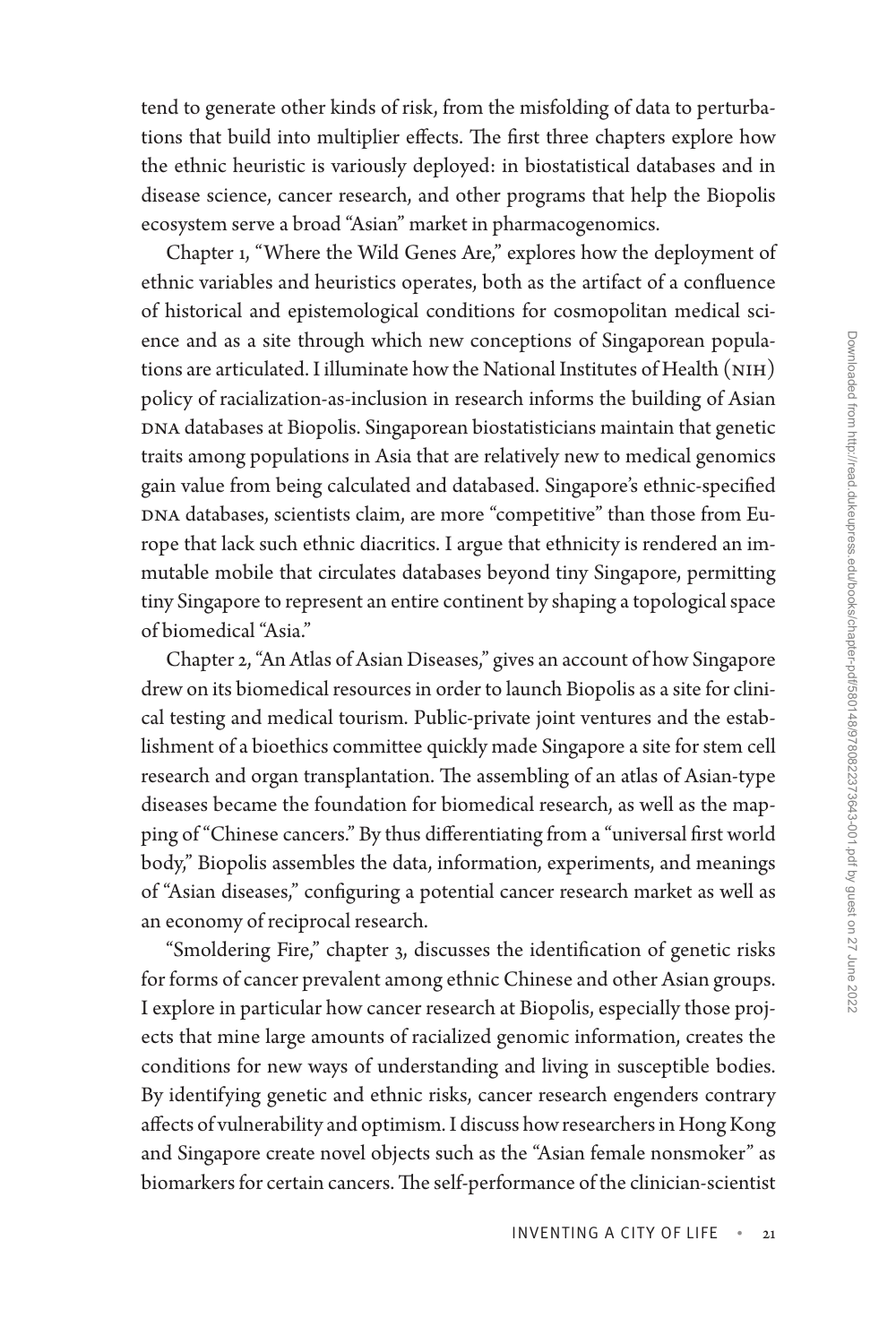illuminates how, as a boundary subject, he is poised between seemingly objective scientific work and the ethical promise of customized therapy. The search for cancer biomarkers engenders a state of attachment to a disease that comes to be imbued with both dread and hope.

Part II, "Uncertainties," covers those contingencies that cannot depend on quantitative risk calculations, but rather come to rely on preparation technologies and infrastructures that anticipate a range of economic and scientific challenges. Entrepreneurial uncertainties that Biopolis must contend with include shifting global conditions that impinge directly on the success or failure of the state-funded biomedical enterprise as well as the competitiveness of the infrastructural and experimental aspects of the project. International standards of bioethical experiments, including the establishment of internal review boards, are part of the arrangement necessary for the conduct of reputable science. Chapters in this section explore a variety of challenges confronting the Biopolis science initiative: the role of bioethics in the success of a biomedical enterprise; the uncertain meaning of scientific virtue in a milieu of expatriate scientists; uncertainty in funding levels; and promising outcomes for high-stakes experiments.

Capitalism deterritorializes all previous existing codes in order to become the universal coded form as capital.<sup>[50](#page--1-0)</sup> In other words, volatility in market and knowledge flows can be mitigated by establishing codes that standardize biotechnological rules and practices that facilitate market flows. In the pharmaceutical industry, Andrew Lakoff observes, diagnostics technology must be in place to ensure "liquidity," or the capacity of information to acquire value through circulation.<sup>51</sup> In addition, the transition from medicine to biomedicine involves the recasting of medical architecture and infrastructure. Global competitiveness requires the building of the "biomedical platform," defined by Peter Keating and Albert Cambrosio as a specific configuration of instruments, individuals, and programs, an institutionalized space that generates routines, entities, and activities held together by standard reagents and protocols[.52](#page--1-0)

In Singapore, the preexistence of legal and business regulations helps boost the capacity of its biomedical project to engage global business. The country's reputation—consistently ranked highly as one of the least corrupt places to do business—as a corporate and financial center helps to reduce some of the uncertainty of roiling global markets. The strategic mix of "best practices" in global business and cosmopolitan science has created as "risk-free" a zone for investing in science research as anywhere in Asia. Critically as well, wide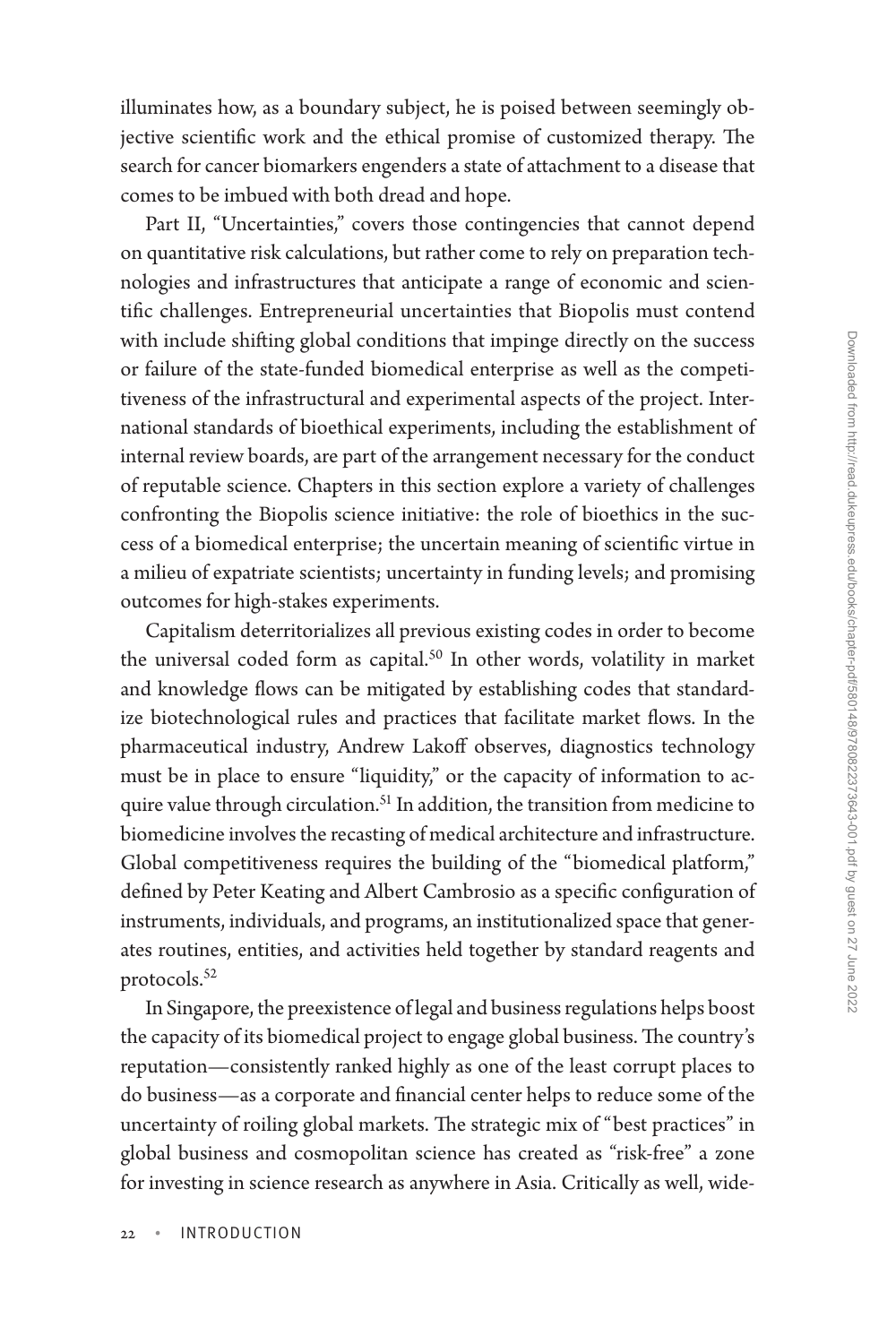spread fluency in English and Mandarin Chinese, and multicultural experience in bridging Asia and the West, allows the city-state to be a matchmaker between scientists, data, samples, companies, and cultures from diverse sites. But such systems of value creation, we should not forget, are vulnerable to the vagaries of situated politics.

Will "small, smart, and nimble" Singapore indefinitely provide generous public support for the doing of cosmopolitan science? Singapore's engineers and economists control state funding, and they tend to be impatient, results-oriented leaders. How long will state managers waiting for findings "from bench-to-bedside" continue to support Biopolis as a biomedical hub in Asia? During his directorship of the Genomic Institute, Edison Liu's job was as a fervent rainmaker. In order to please his paymasters, he needed to justify spending on research by projecting long-term and short-term metrics of bioscience output. In his more informal moments, he envisioned at minimum four decades of state investment, amounting to some US\$40 billion. After all, post-genomic science research needs a long period to make discoveries that can be proven valuable; state-supported science is especially critical when big pharma routinely avoids research that has no immediate market application. Uncertainty in funding is a constant for all scientific experiments.

Chapter 4, "The Productive Uncertainty of Bioethics," explores the theme of how bioethics and other regulatory regimes can reduce uncertainty surrounding the viability of a biomedical initiative. The chapter follows Asian researchers in their own working through of the limits and contradictions in a universalized ethical framework as it plays out in their various fields and sites. In contrast to a focus on bioethical violations in the emerging world, scientists in Southeast Asia view global bioethical regulations as inadequate in at least two ways. Bioethical guidelines such as "informed consent," they argue, are not able to address the substantive needs of indigenous donors. Second, the application of bioethics alone does not guarantee normative conditions that regulate any reputable biomedical science endeavor. Biopolis illuminates how bioethical procedures need to be embedded in a biomedical platform and facilitated by cross-cultural skills to deal effectively with international science actors and institutions.

Chapter 5, "Virtue and Expatriate Scientists," examines the unstable meaning of virtue in science as it goes global. It argues for a notion of "situated virtue" by exploring how a variety of researchers "collected" in Singapore negotiate the unstable meaning of virtue attached to the science enterprise. Superstar Western scientists are in Singapore to seek great working conditions, access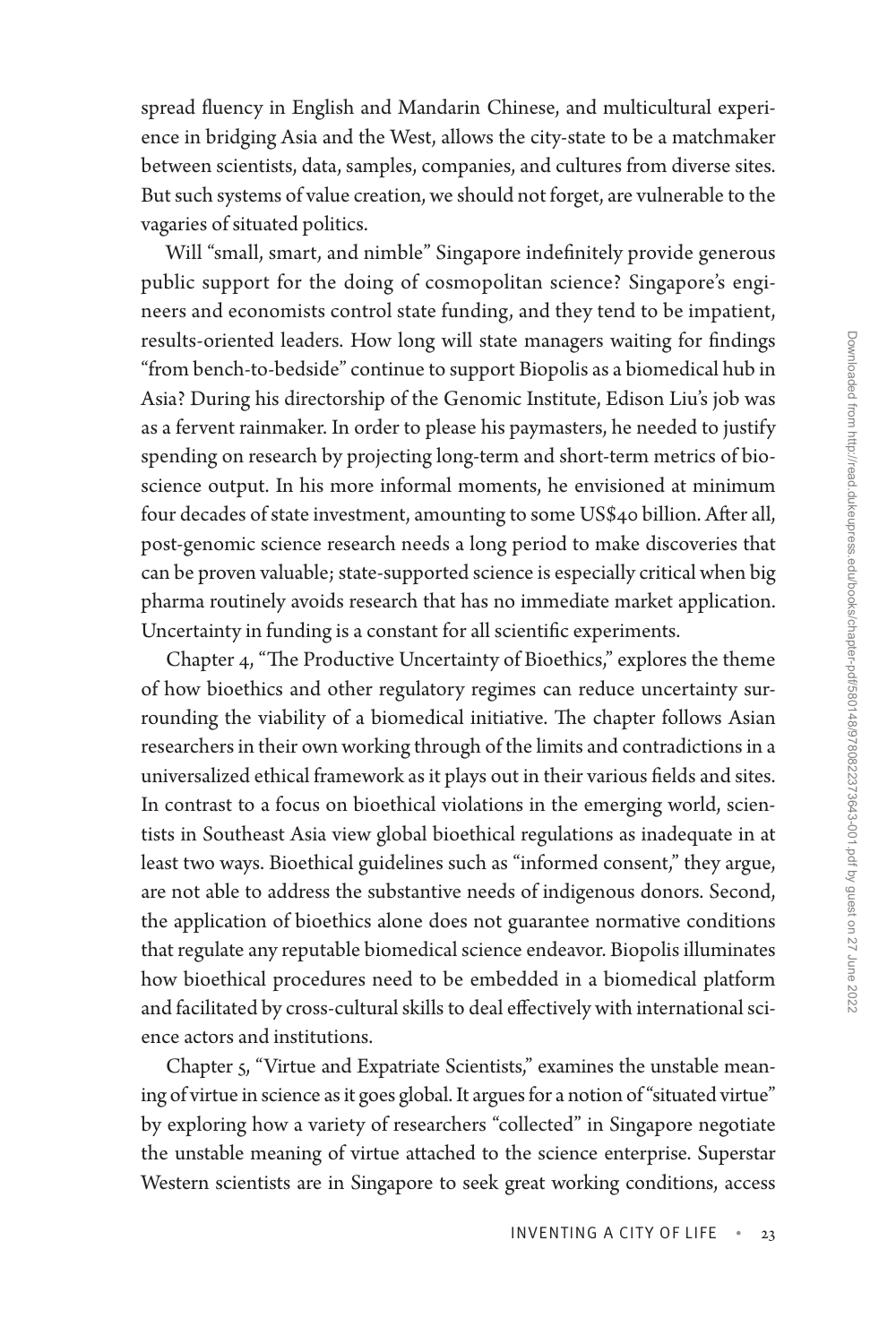novel data, and sometimes have a chance to do good in Asia. Foreign lab assistants, many from China and India, tend to view science as a lucrative job that gets them overseas. By contrast, for locally born scientists, scientific virtue and civic duty are entangled in the emergence of Singapore as a regional biomedical hub. The effect of *kiasu* is an additional pressure on native scientists to recruit, train, and inspire younger Asian scientists to eventually take over the enterprise and shoulder regional responsibilities.

Chapter 6, "Perturbing Life," explores the world of stem cell research, a high-stakes field of rapidly changing innovations that pose difficult technical and ethical challenges for developing immunology. The ethical debates over stem cell research in the United States, combined with historical strengths in livestock breeding in Asia, created an opportunity for the development of stem cell research as a distinctly Asian field. As researchers attempt to use stem cells for modeling diseases, they continue to be haunted by the question of whether and when iPS cells will ever be viable and useful for developing medications for autoimmune conditions. Experiments with iPS cell technologies also have larger implications for our changing notions of the cell, the Asian body, and the body politic. Finally, the prominence of researchers of Asian ancestries in cellular research worldwide has led to the view that it is an arena of "Asian" specialty and intra-"Asian" rivalry, thus adding yet another uncertain element to this highly competitive field.

Part III, "Known Unknowns," considers the challenges of meeting radical uncertainties that combine potentially disastrous events with a sheer variety of possible outcomes. In February 2002, Donald Rumsfeld, the former U.S. secretary of state, under questioning by the press, invoked "known unknowns": "that is to say we know there are some things we do not know.["53](#page--1-0) I use "known unknowns" to consider how experts must be ready to take responsibility for any contingent outcomes. Because potentially disastrous events such as pandemics and climate change distort our temporal and physical coordinates, they are semilegible and defy conventional methods.<sup>54</sup> Therefore, security initiatives depend on "imaginative enactment" or scenario-building exercises, which are key ways in which possible future crises can be generated—and therefore prepared for—in the present.<sup>[55](#page--1-0)</sup>

Cosmopolitan science confronts a dizzying array of interconnected possibilities engendered by shifting knowledge, contexts, and contingencies. Beyond the focus on "preparation" in the form of anticipatory enactment, the Biopolis and BGI Genomics cases include not only the management and mining of flows of populations, data, tissues, and other objects, but also the shaping of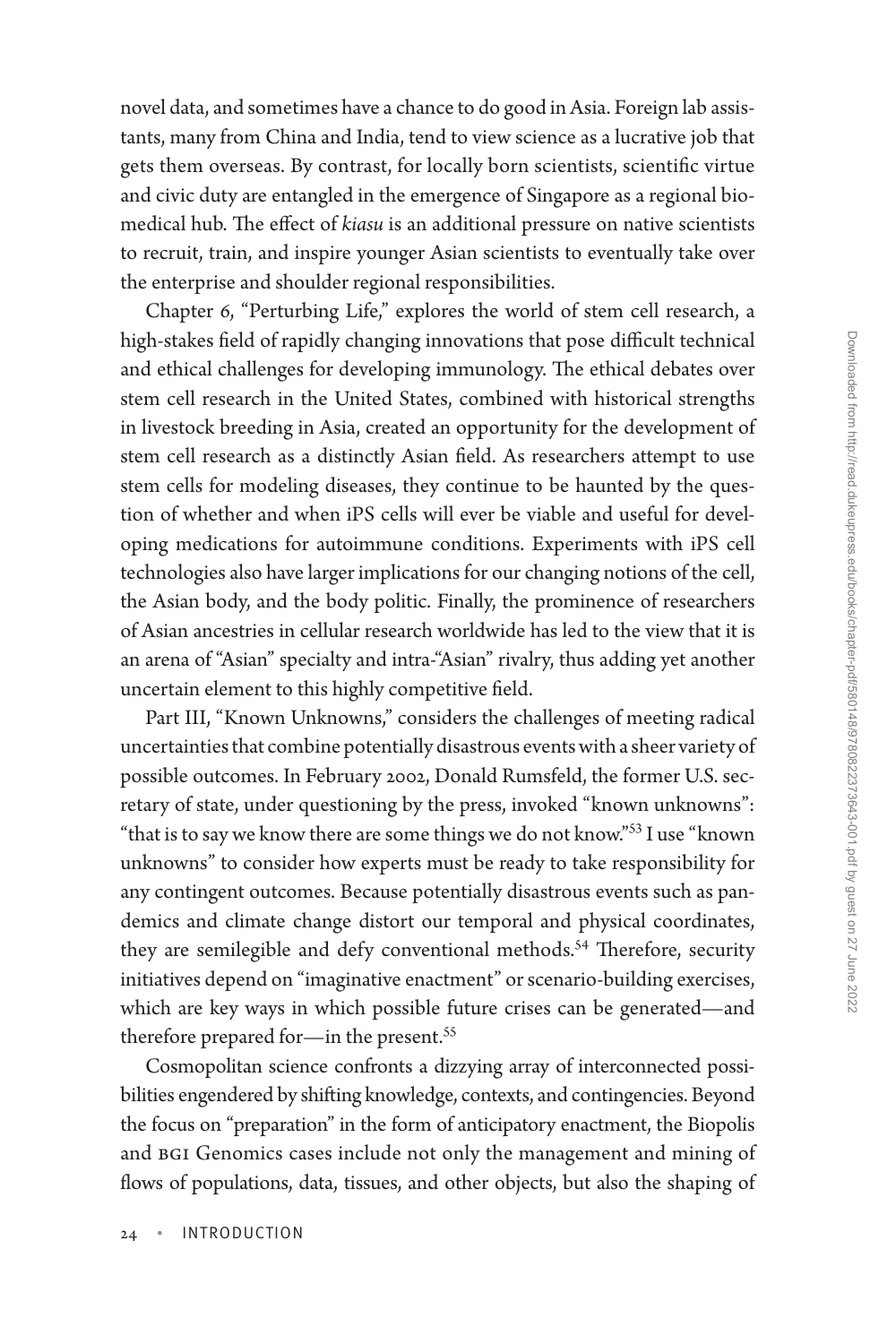strategic international relationships and the reimagination of belonging and of Asia. Therefore, the scale of potential intervention is not always as clearly given as in a U.S.-focused understanding of biosecurity in a terrorism framework. Biothreats, or pandemics, in Southeast and East Asia are borderless and are perhaps more about an existential problem of living in a region with neighbors who may or may not cooperate. In post-sars Asia, preparation technologies—public health interventions, genomic infrastructure, and disease surveillance systems—are being put into place, but political uncertainty remains as to whether diferent countries can come together as an epidemiological region in combating disease emergence. Uncertainty of cross-border coordination is ramified by the uncertainty of nature, in the form of newly emerging infectious diseases and potential disasters triggered by climate change. But as we shall see, Chinese scientists seem to view the future as a shifting mosaic of elevations and temperatures that will spatialize human habitation in ways that demand new arrangements of biogenetic capabilities. A known unknown is the kind of uncertainty surrounding the misalignment of the epidemiological and the political Asias. Related political and natural unknowns also haunt the future of cosmopolitan science itself. The final chapters consider the gap between the known and the unknown in anticipating high-stakes events. Policy makers and scientists are confounded by unknowns surrounding transborder science collaborations, capacities to deal with the next pandemic, and the health effects of climate change.

Chapter 7, "A Single Wave," discusses how Asian scientists interpret population genetic data in order to create a story about the conceptual unity of diverse peoples on the continent. Against the backdrop of historical and continuing political tensions, scientists at Biopolis have led the effort to form a first-ever trans-Asian genetic network. The assembled genetic data have permitted researchers to claim that a single human wave out of Africa populated the Asian continent, thus challenging an earlier anthropological model of a two-prong entry. By stirring affects of genetic pride, storytelling participates in a scientific renewal of "pan-Asianism" by getting disparate colleagues together in a single biomedical commons. Despite a new imaginary of a unified Asian past-present and a potentially collective present-future in science, it remains unpredictable whether deep trans-Asian factionalism can be overcome to confront future epidemiological threats in the region.

Chapter 8, "'Viruses Don't Carry Passports,'" discusses the rise of Singapore as a potential CDC-like center for a tropical region teeming with deadly viruses. In the aftermath of the sars pandemic, the Duke-nus Graduate